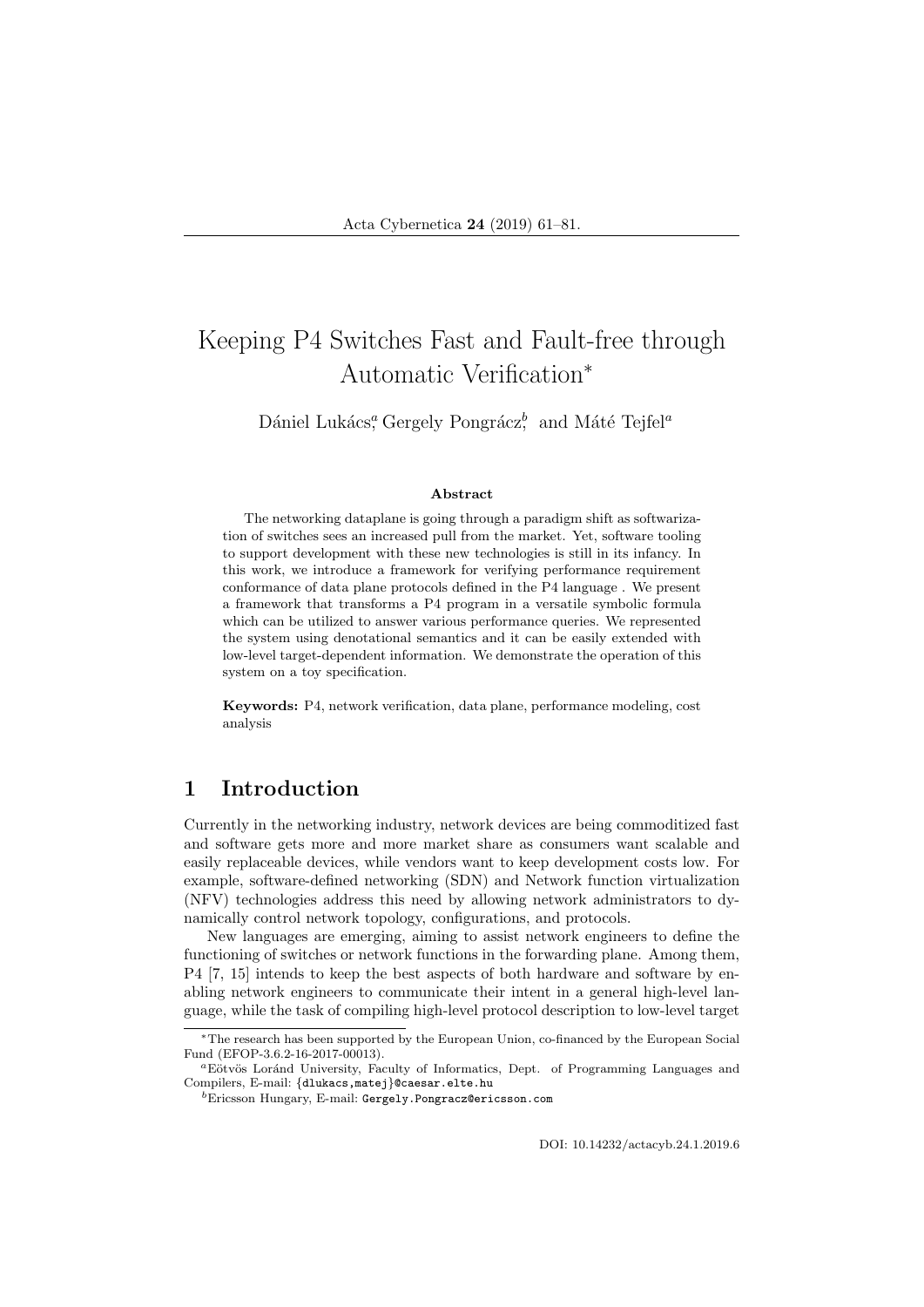architectures is delegated to the backend software. The hybrid approach is highly effective, but burdens backends, static analyzers, and verification frameworks, as now these also have to take into account low-level targets. We recommend [13] and [7] on the transpiring software revolution in networking, the growing empowerment of network operators at the expense of switch vendors, and the question whether P4 will free the network from fixed-function switching interfaces (e. g. OpenFlow) by making protocol-inpedendent packet processing possible.

In this work, we present the first iteration of a framework for verifying functional requirements and non-functional requirements of network protocols in P4. Our focus in this paper is checking whether P4 programs satisfy performance requirements using cost analysis methodologies. In Section 1.1, we show that in networked environments, conformance to performance requirements determines if the switch can serve its purpose or instead it will get overflowed with packets and introduce network-wide anomalies.

#### 1.1 Motivation

The goal of cost analysis is to approximate the execution cost of a program using the program code, without executing the program itself. A cost analysis system that is capable of giving exact execution costs for any problem is also capable of solving the halting problem. This implies that we have to stay content with approximations.

While it is always nice to have an idea about the costs of executing the programs we develop, this issue is more pressing with packet processing programs (such as P4) running on networked software switches. In any network – with or without P4 –, the number of packets processed in a unit of time (or energy used) correlates strongly with the unit of service prodvided (or rate of profit produced) by the network. Specifically for P4, one of the big promises of the language is that switches executing P4 protocols can combine the generality of NVFs software switches with the speed of earlier SDN switches (such as OpenFlow) that were closer to hardware, but only supported a fixed amount of protocols.

Moreover, beyond "more is better" being a desirable non-functional requirement, an easily overlooked fact is that the performance of a switch program is actually an important factor in the functional correctness and usability of that program, similarly to real time systems. In short, unless the switch is performant enough to serve all incoming requests in time, the packets will start accumulating in the packet buffers (installed for load balancing the temporary increases in demand), and upon buffer overflow, packets start getting lost, producing unexpected network behaviors.

To demonstrate a realistic requirement, let us examine switches in a 10 Gigabit Ethernet network. In such a network, the maximum incoming throughput is  $10Gbps = 1.25GBps = 1250MBps$ . Assuming somewhat pessimistically that only minimal Ethernet frames with no payload are transferred, the size of the packets will be the size of the Ethernet frames, that is  $8B + 64B + 12B = 84B$ . From this, the incoming packet rate measured in Mpps (Million Packets Per Second) is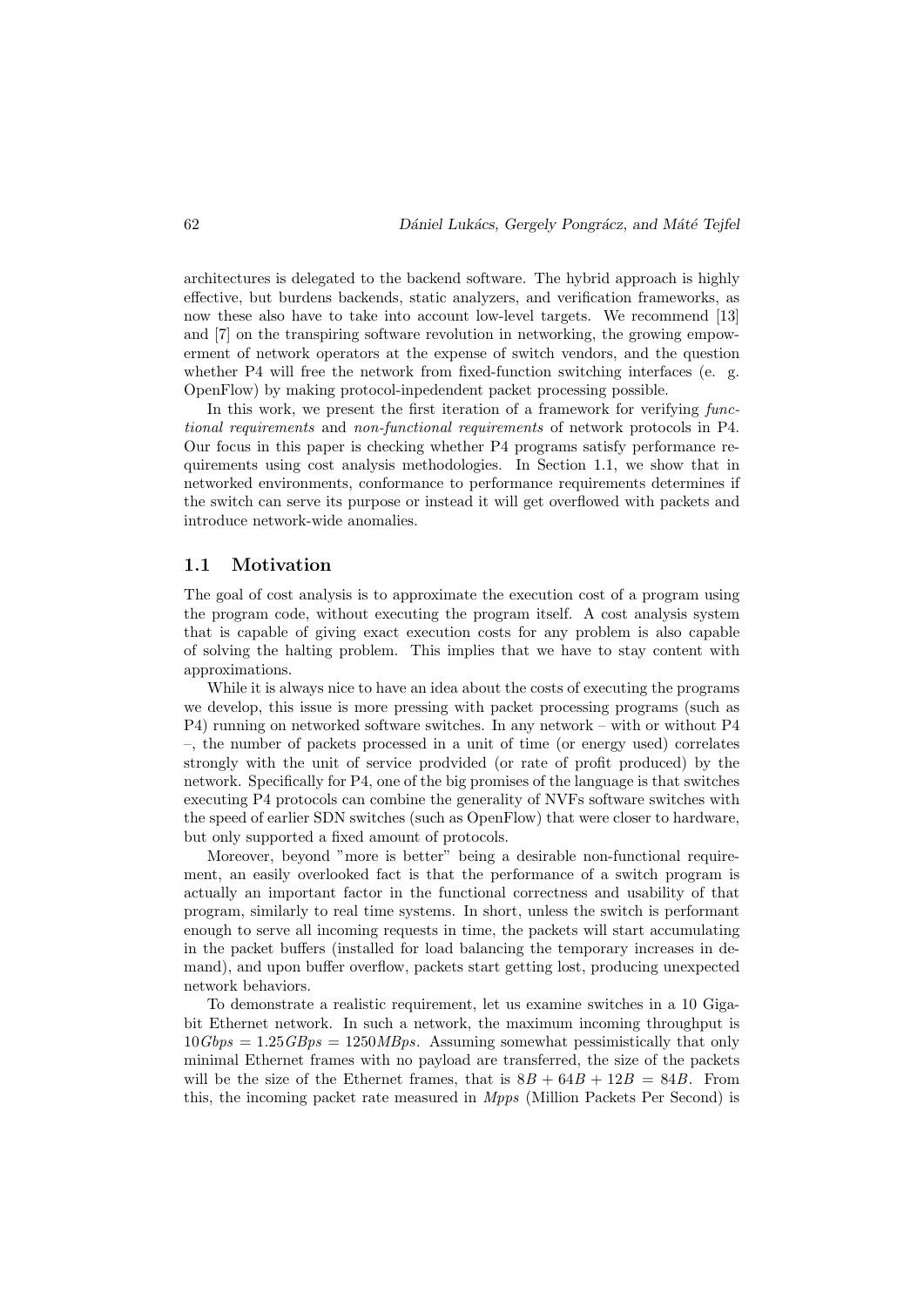$1250MBps/84 \approx 14.88Mpps$ . This means that a latency of  $1/14.88s \approx 0.067s$  is allowed for 1 million packets, which is a latency of  $10^9 * 1/(14.88 * 10^6)$  ns  $\approx 67$  ns for 1 packet. Assuming a modern CPU with  $4.3GHz = 4.3$  cycles/ns clock speed (such as the one alluded by Figure 13 in Section 4), we can conclude that at most 4.3 cycles/ns  $\cdot$  67ns  $\approx$  288 cycles can be spent for processing a packet to stay safe from buffer overflows.

One observation regarding this calculation can be that performance requirements towards switches turn out be quite strict. Another observation is that verification of such small boundaries will inherently require factoring in machine-level operations, such as the execution costs of various CPU instructions and accessing caches and main memory.

Yet another promising feature of P4 over earlier NFV and SDN approaches is that it is a well-designed high-level programming language with standardised syntax and semantics, enabling formal, well-generalisable analysis of switch and network behavior.

In this work, we present a formal system capable of taking into account the aforementioned low-level operations and statically deriving strict cost estimates from a represenation of P4 program semantics.

#### 1.2 About P4

P4 programs describe the control flow of packet processing network devices, commonly called switches. One peculiarity of P4 is that certain control structures are intentionally left unspecified by the designers. Implementation questions are left to the compilers targeting different platforms: this way compiler designers can choose the most efficient solutions for their target platform. Moreover, the lack of superflous restrictions will enable more platforms to adopt the language. The price of this feature is that P4 programs cannot be generally analyzed without sufficient, low-level knowledge about the selected platforms. One of our goals in this work was to design a system that analyzes and verifies P4 independently of any platforms as deep as possible, and can be easily extended with platform specific information to achieve completeness.

Figure 1 depicts a P4 program. Here, the call to V1Switch lists the arguments (similar to function pointers) of a P4 pipeline. The implementation of V1Switch is unspecified, but from the interface description we can find out that incoming packets will be first processed by a parser, called ParserImpl. After the parsing phase, V1Switch will continue with following phases, each operating on the data structure containing the parsed packet (headers).

The parser is defined in P4, using state transitions. The parser control flow is illustrated by the state machine diagram in Figure 2 (side effects were abstracted away). Starting from state start, state parse eth is immediately reached, and then, if the packet header signifies that the packet is an IPv4 packet (field ethType equals to 2048 in decimal), the next state is parse ipv4. In both cases, the state machine goes in the accepting state, accept. Whether a packet is an IPv4 packet or not only makes a difference in side effects.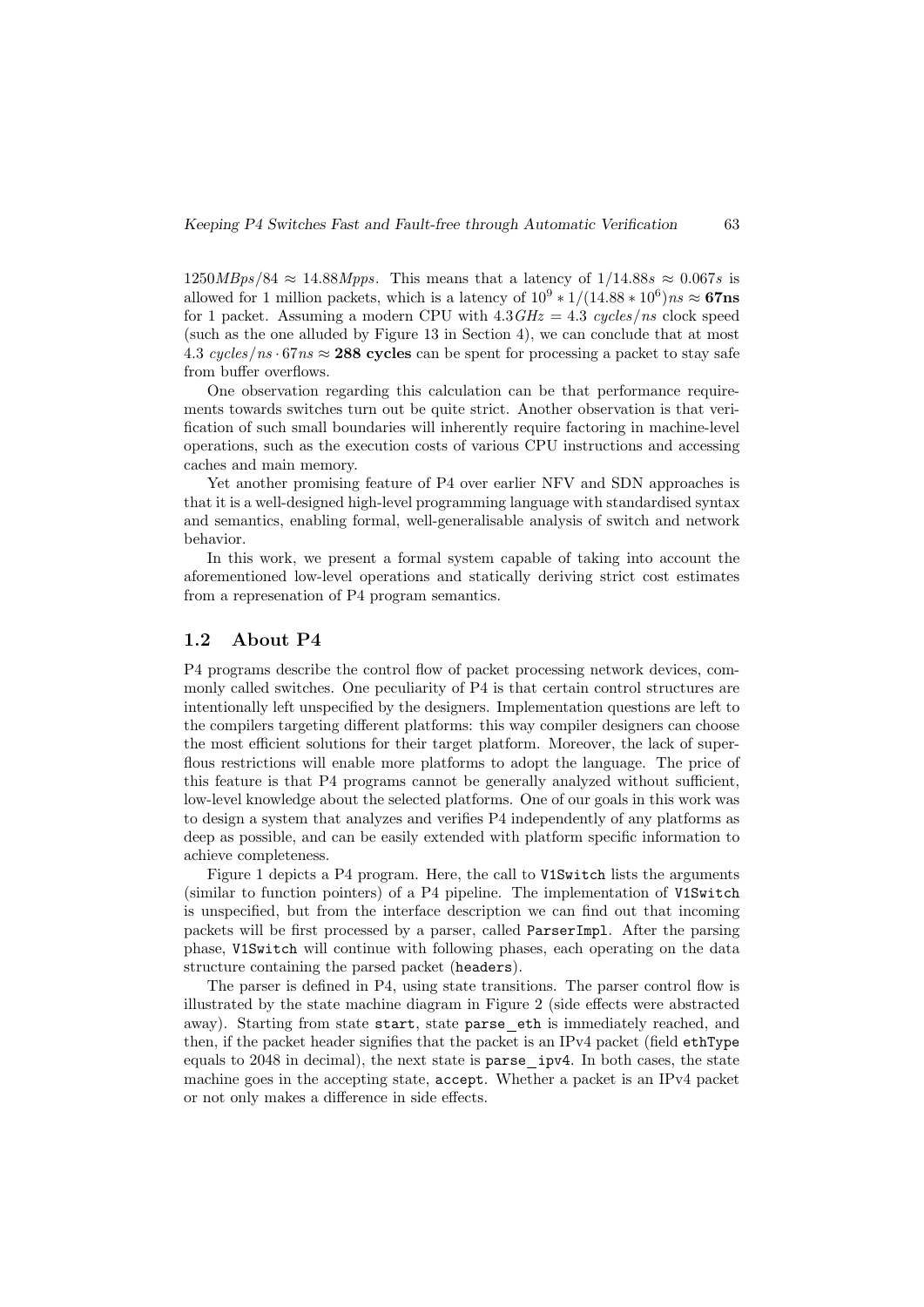

Figure 1: Excerpt of a P4 program.



Figure 2: An automaton illustrating the parser in Figure 1.

In certain states the parser reads parts of the packet into the P4 program memory space. The memory space storing the packet, and the related method reading from this storage is declared by the data structure called packet in. Extern data structures – such as packet in – and methods are also unspecified. On the other hand, data structures such as headers, and ethernet t are completely defined by the P4 code, which means we can work with these inside most P4 function constructs. For brevity, we included only the parts related to the parser that we analyze in this work. We believe the procedure intrduced in this paper can be effectively generalized for other control structures in the language – such as matchaction tables – but we deem the validation of this claim as future research topic.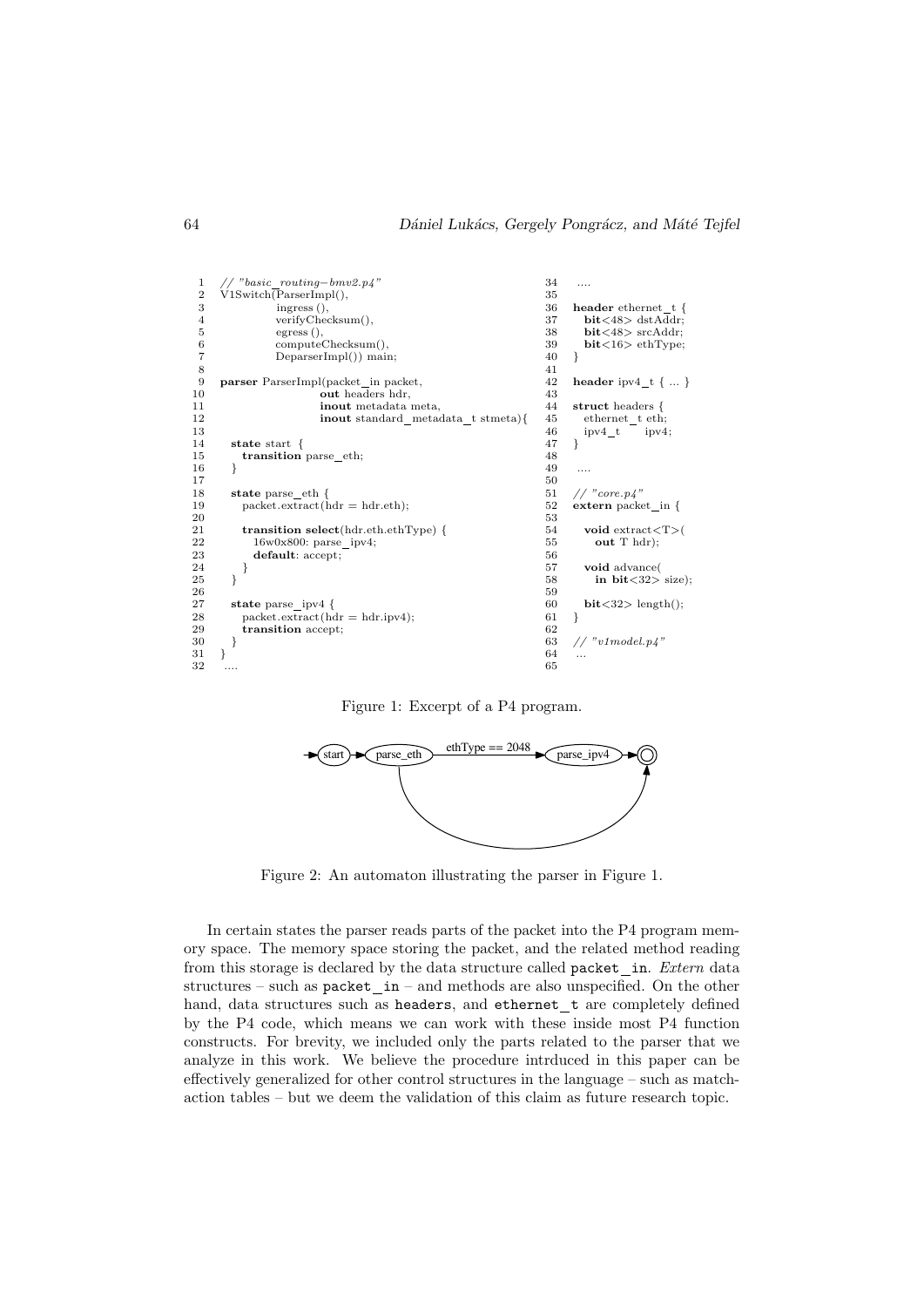#### 1.3 Contributions

Earlier, we enumerated our current research goals and some of the related analysis problems posed by P4. In this section, we intend to highlight specifically those problems we address in the current paper. We also showed earlier that in networked environments it is critical for switches to conform to specific time requirements, otherwise they cannot reliably provide the expected functionality. In this work, we outline a system that, given switch programs in a subset of P4 and adequate platform specifications, infers performance information that can be utilized to automatically verify whether given program satisifes given performance requirements on the given platform (see Section 2). This language subset was selected in hope that it covers a wide-enough range of challenges (such as target-dependence and low-level semantics) posed by P4, so that our system can be extended for the whole language.

For analyzing the cost of P4 programs, we adapted cost analysis approaches in existing literature [3, 16, 5] to P4. Our approach utilizes program transformations over formal representations of P4 program semantics (see Section 3). Advantages of the denotational approach is that it enables formal reasoning about its correctness, and its compositionality makes it easy to plug in target-specific information. Disadvantages are mostly related to efficiency: to increase precision we need to lower the level of abstraction we work on, and we can expect the amount of information on each abstraction level to grow exponentially (e. g. interfacing with the NIC, memory access, caching, cost of CPU instructions must all be carefully considered). To keep the rules simple, we utilize A-Normal form [9] that immensely simplifies function call evaluation semantics. Size and time efficiency of cost formula evaluation is assured by the introduction of let expressions (or alternatively nested lambda expressions) that can be used to eliminate redundant expressions and memoize intermediate results.

Various queries answering various performance questions can be created simply by parameterizing the symbolic formula resulting from the above process. As giving estimations with industrial-level precision for one or more platforms is out of the scope of this paper, we demonstrate the operation and application of the presented system using a toy specification of a fictional target in Section 4.

Our reference implementation is realized as a backend for the P4C compiler [1] and it heavily utilizes the Pure term rewriting system [6].

# 2 Cost analysis framework for P4

A challenge specific to P4 (although also occurring in other languages, such as C) is the handling of terms undefined by the specification, hereinafter referred to as unspecified terms to avoid confusion with theoretically undefined terms (such as division by zero, and the value of infinite recursion). It is the job of the compiler, to link unspecified structures – such as the extern object packet in or the pipeline V1Switch in Figure  $1 -$  to definitions that can be executed efficiently on the platform. Figure 3 depicts the data flow model we defined to address the challenge of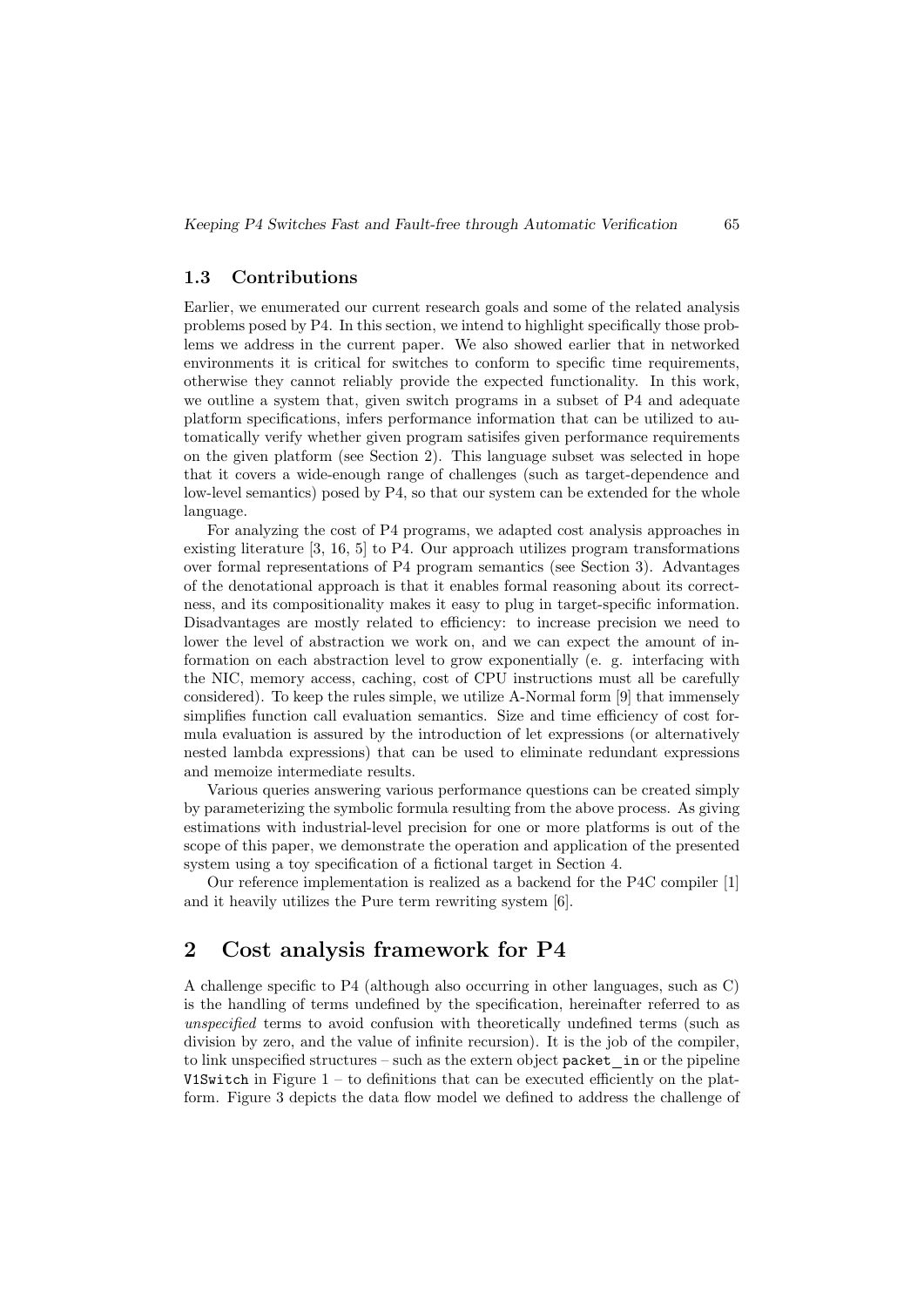

Figure 3: The complete architecture of the cost analysis framework

analyzing and verifying target-dependent P4 code.

The P4 program is first parsed into an intermediate representation (IR) called state semantics, maybe utilizing IRs in existing P4 compiler solutions, such as P4C [1] or T4P4S [1]. This represents the program as mapping between explicit memory states before and after program execution. This representation is then transformed to two kinds of abstract semantics used specifically to analyze execution cost. One we will refer to as time semantics, as it maps meaningful size abstractions of input states to a numeric value characterizing program execution cost, such as CPU cycles. The other we will refer to as size semantics, as it maps meaningful size abstractions of input states to meaningful size abstractions of output states. We detail these representations and the transformation between them in Section 3.

As these transformations depend only on the P4 code, they are insufficient in themselves for completely deriving the cost of P4 programs, as this requires target-specific information. Our system expects this in the form of target-specific time semantics and size semantics rules. These rules either have to be delivered manually by developers employed by the target vendor, or it may be possible to automatically infer them, given a sufficiently formal specification describing the behavior of the target. We should note that such automatic inference from arbitrary target-dependent state semantics (or some other representation) requires further research efforts as it may introduce unexpected problems: on the target level we lose the comfortable guarantees provided by P4, such as upper-bounded loops or no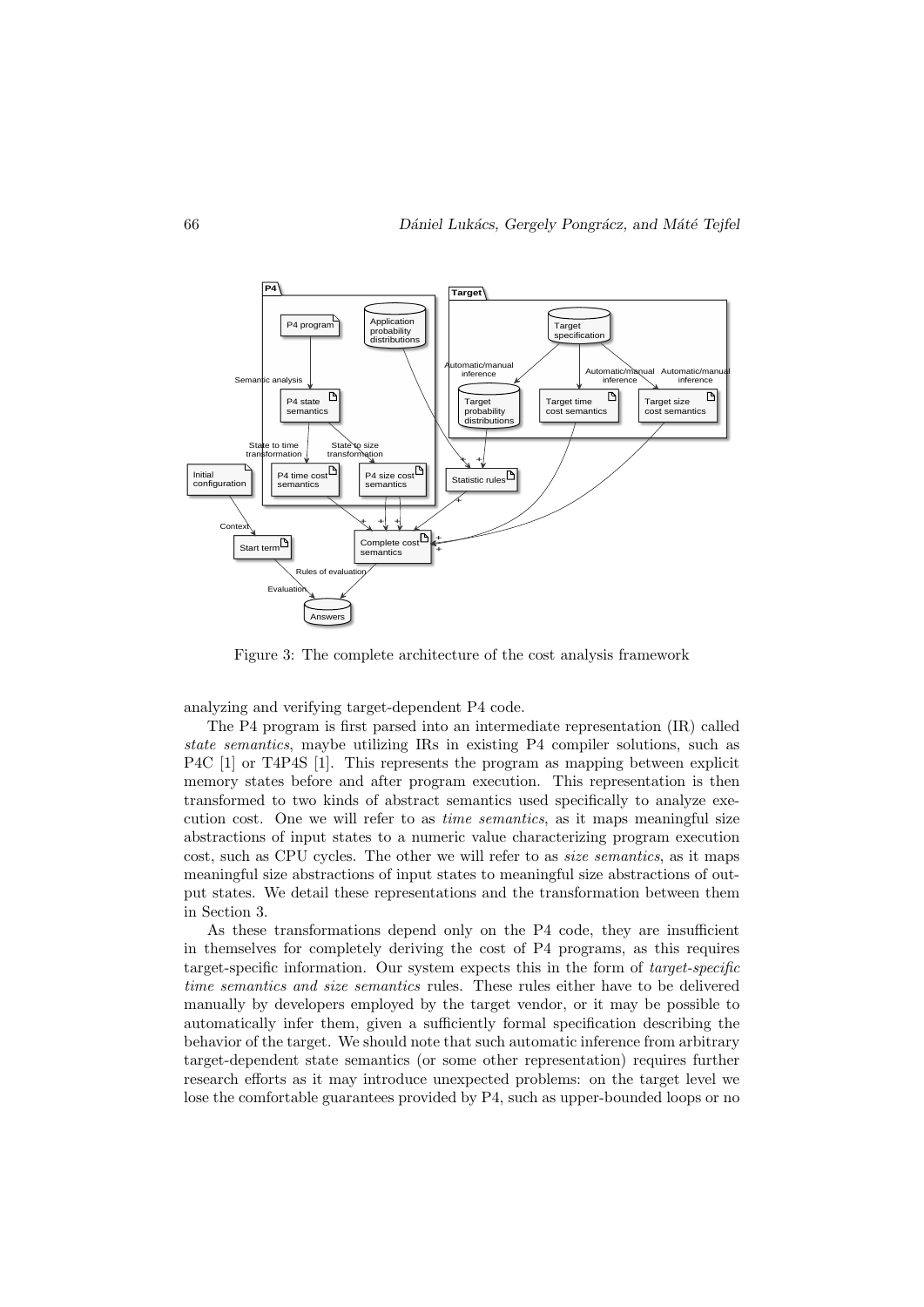loops at all, compile-time known memory sizes, structured control flow expressions and high-level data structures.

As it is common in static analysis, considering all possible program states (or even program inputs) would be unfeasible, and through abstraction we can acquire feasibility by trading away precision. In cost analysis, the problem manifests itself when we are dealing with conditional control flow. As predicates cannot be evaluated without the input, we either have to represent the costs of conditional execution paths as dependent on an unevaluated predicate, or  $-$  by further abstraction – we can treat the predicate as a random variable and apply statistical functions to these costs to produce performance information that is imprecise but useful in practice.

Figure 3 also includes these required statistical functions and informations in the architecture. As some of the predefined statistics (such as the average cost) require knowledge about the probability distribution of the predicates, this information is also required to perform the analysis. The two kinds of probability distributions in the figure relate to a distinction between predicates appearing in the semantics: some predicates are introduced in the target semantics (such as checking for cache hits), while others are dependent on program input and program context (such as deciding whether a given header can be parsed from a packet in a given parser state, or whether a packet matches any entry in the match-action table).

Given all these informations and a target-dependent abstract initial program memory state, we can finally evaluate the abstract call to the program entry point with any or all of the predefined statistics to acquire performance information about the P4 program and verify whether or in what circumstances does it conforms to the performance requirements.

In Section 4, we also go through the most important steps of this process with illustrations.

### 3 Transforming programs to program costs

In this section, we present the program transformation system used to derive time and size semantics from the state semantics of a P4 program. We realized the transformation as a term rewriting system containing reduction rules, analogous to function definitions in the lambda calculus. An advantage of functional style beyond formality is that it automatically guarantees confluence as per the Church-Rosser theorem.

For the ease of reproducibility, the examples in this paper were formalized in the executable term rewriting language, Pure [6]. Pure mostly follows the notational naming conventions of ML-style functional languages. We give basic description for less familiar syntax elements in Pure, but ultimately we have to refer the reader to the Pure language manual. To separate the meta-syntax (i. e. the syntax of Pure) from the concrete syntax of the semantics (defined by EBNF grammars in this paper), we typeset meta-syntactical symbols in bold, meta-syntactical variables using normal fonts, and typeset all concrete symbolic values in italic. In Figure 4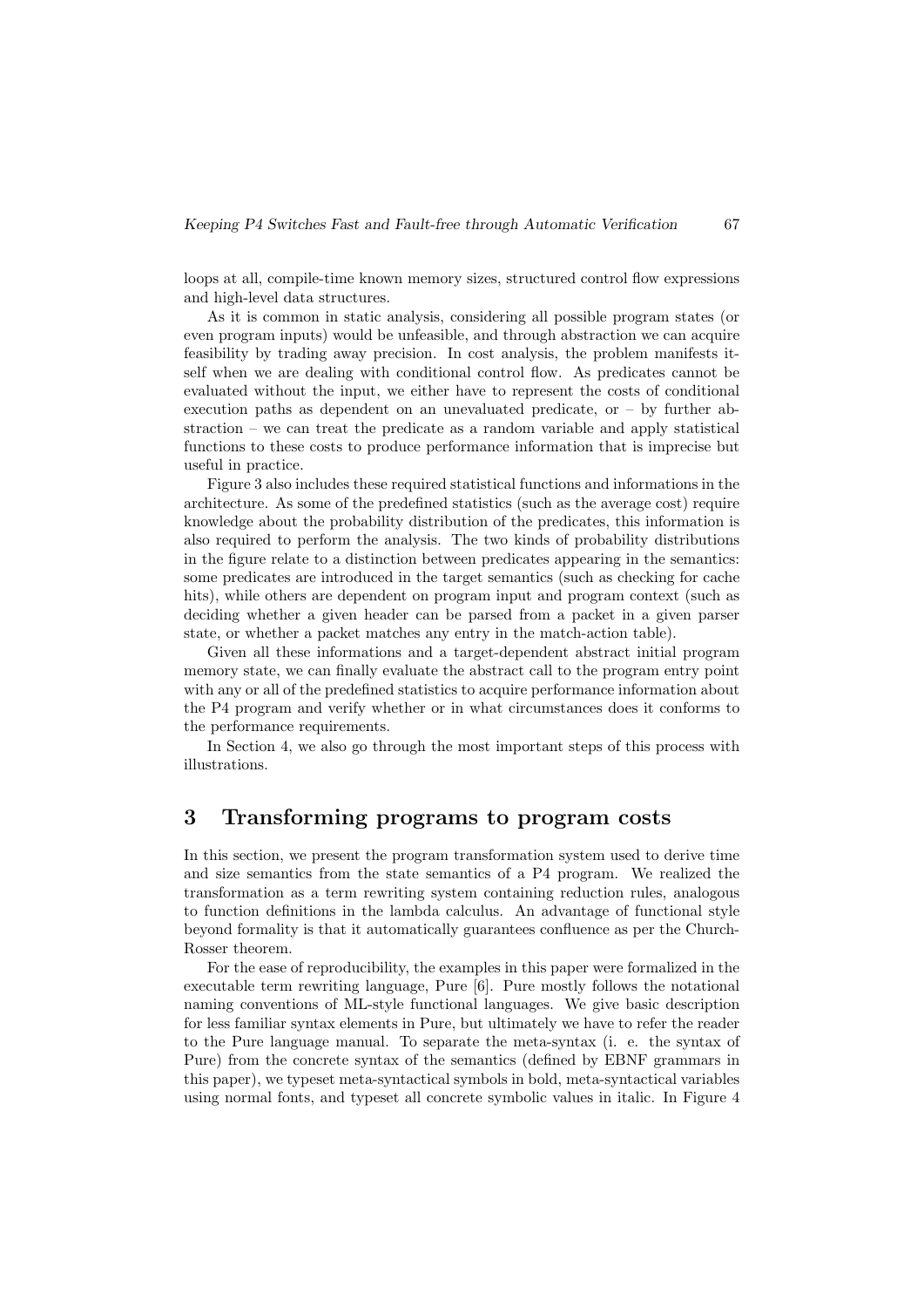$$
\langle App \rangle \qquad ::= \langle Name \rangle \langle State \rangle \langle Score \rangle
$$
\n
$$
\langle TimeCost \rangle \qquad ::= \langle TIME \rangle \langle Expr \rangle \langle SizeCost \rangle \langle Score \rangle
$$
\n
$$
\qquad \qquad \langle TimeCost \rangle \langle + \langle TimeCost \rangle
$$
\n
$$
\qquad \qquad \langle Number \rangle \langle + \langle TimeCost \rangle
$$
\n
$$
\qquad \qquad \langle Number \rangle \langle TimeCost \rangle
$$
\n
$$
\qquad \qquad \langle SizeCost \rangle \qquad ::= \langle SIZE \rangle \langle Expr \rangle \langle SizeCost \rangle \langle Score \rangle
$$
\n
$$
\qquad \qquad \vdots
$$
\n
$$
\langle Reference \rangle \qquad ::= \langle State \rangle [\langle \Phi \rangle \langle Score \rangle] \{ \langle \cdot \rangle \langle Name \rangle \}
$$
\n
$$
\langle RandomReference \rangle \qquad ::= \langle \mathcal{F} \rangle \langle Score \rangle] \{ \langle \cdot \rangle \langle Name \rangle \}
$$
\n
$$
\langle ProbDist \rangle \qquad ::= \langle \mathcal{F} \rangle \langle Predicte \rangle
$$

Figure 4: EBNF syntax for the most frequent expressions used in this paper.

we find mixed rules from the EBNF noindent grammars describing the languages we are using for expressing state, time and size semantics of P4 programs.

Function applications in the state semantics apply the definition referred by the given name, to the argument which is a program state. Note that the grammar enforces A-normal form (ANF) [9]: applications are only allowed to have variable symbols and concrete states as arguments. The state semantics syntax exclusively uses lexical scoping (instead of the mixed lexical-dynamical approach of P4): a mapping of names are passed to called functions. The names in the scope are used in function definitions to resolve references pointing to the state. The exclamation mark (!) is Pure syntax for record field access while  $\otimes$  was defined by us to handle sequences of field accesses, since ! is left-associative in Pure. We represent concrete (i. e. transformable) let expressions and case analyses in Pure's built-in syntax (with when and case respectively).

Time and size costs of function definitions are denoted with the TIME and SIZE expressions: these work similarly to applications, but they evaluate to time and size costs instead of program states. We also include expressions required for probabilistic handling of case analyses, and a few target-defined constants appearing in Section 4.

Next, we present the rules §3.1–§3.4 forming the transformation system (a meta term rewriting system) between state semantics and time semantics. We expect that only only one system is loaded in the rewriting environment at a time, so the only subexpressions expanded are those appearing on the left sides. We will assume, that term rewriting rules – represented here with an arrow ( $\implies$ ) between the two sides – are also part of the concrete syntax: they can be created, transformed, and added to programs during runtime.

Rules §3.1 and §3.2 apply the time cost function to both sides of a state rule (similarly to how we usually do this to equations). The former one is an exception for program entry, mapping a concrete input state to its size concrete size abstraction.

Rule  $\S 3.3$  formulates the cost of an application of a function f to argument x given a size cost n, which we expect (and guarantee by the other rules) to be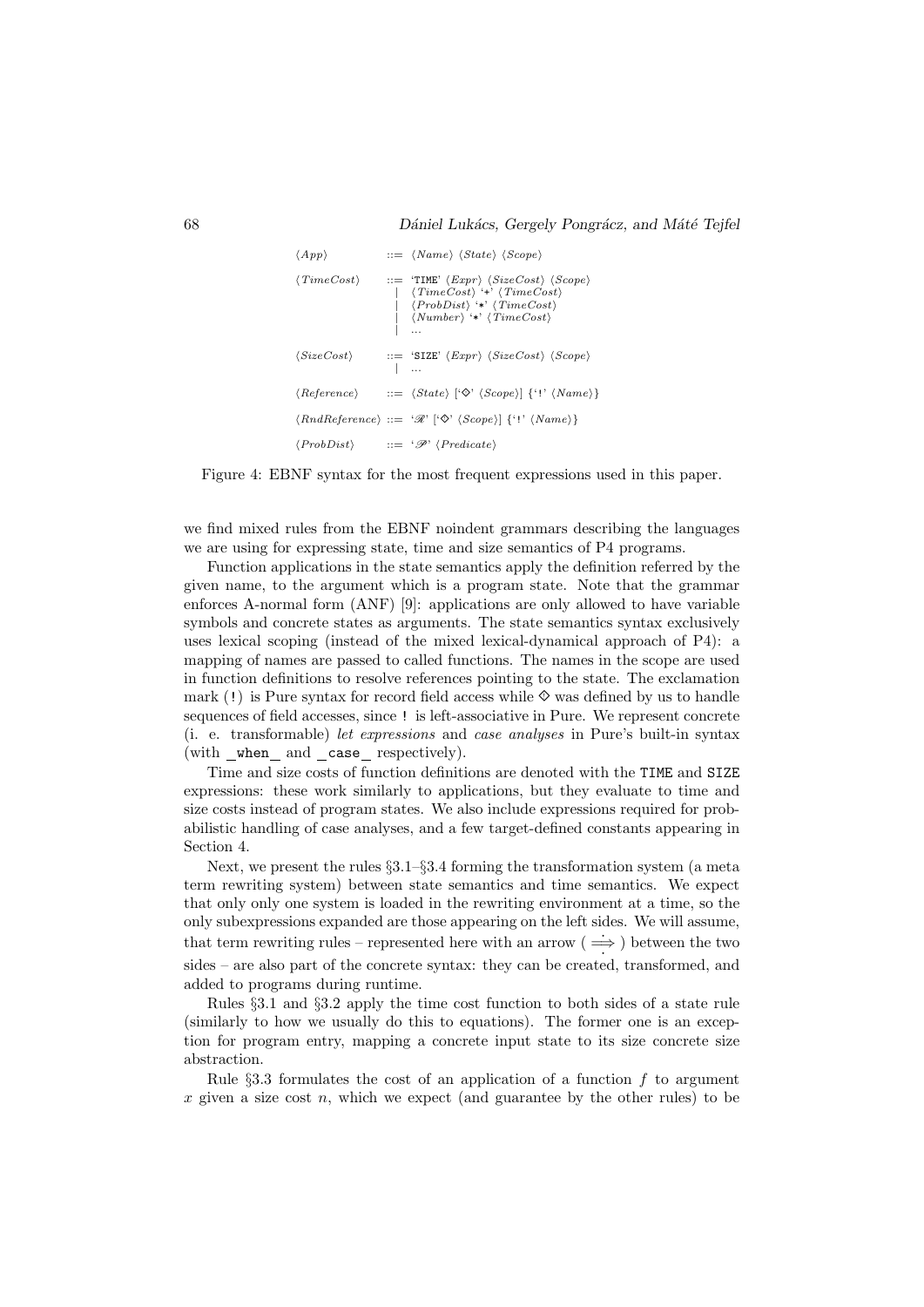| $\textit{main} \ x \ s_1 \implies \textit{f} \ y \ s_2$                                                                                                                                              |         |  |
|------------------------------------------------------------------------------------------------------------------------------------------------------------------------------------------------------|---------|--|
| TIME main $\_\ \_\ \implies$ TIME f (SIZE y {} {}) s <sub>2</sub>                                                                                                                                    | §3.1    |  |
|                                                                                                                                                                                                      |         |  |
| $\begin{array}{cccl}\n & & \mbox{f x s_1} & \Longrightarrow & \mbox{rhs} \\  \hline\n & & \mbox{TIME (f x s_1) n s} & \Longrightarrow & \mbox{TIME n s} & \mbox{f} \neq \textit{main}\n \end{array}$ |         |  |
|                                                                                                                                                                                                      | §3.2    |  |
|                                                                                                                                                                                                      |         |  |
| TIME $(f \times s_1)$ n $s_2$                                                                                                                                                                        |         |  |
| $TIME f n s_1$                                                                                                                                                                                       | $\S3.3$ |  |
|                                                                                                                                                                                                      |         |  |
| $TIME (\_\_when \_\nargs)$ n s                                                                                                                                                                       |         |  |
| $(fold1 (+) times)$ when sizes                                                                                                                                                                       |         |  |
| where                                                                                                                                                                                                | §3.4    |  |
| $\text{sizes} = \dots;$<br>$times = $                                                                                                                                                                |         |  |
|                                                                                                                                                                                                      |         |  |
| TIME ( $\csc$ $\phi$ fields) cs) n s <sub>2</sub>                                                                                                                                                    |         |  |
| TIME cacheIn $\{ref \Rightarrow fields\}$                                                                                                                                                            |         |  |
| $+$ _case_ $(\mathcal{R} \diamondsuit$ fields) tcs                                                                                                                                                   | §3.5    |  |
| where<br>$\text{tcs} = ;$                                                                                                                                                                            |         |  |

Figure 5: Program transformation rules mapping state semantics to time semantics.

the size abstraction of  $x$ . Note that while the various call semantics would require inclusion of different costs in this rule, we solved this problem by enforcing ANF: as function compositions are disallowed we now know that function arguments are evaluated (analyzed) at a separate program point. Without ANF this rule would have to be more complex. The size argument is only used in loop analysis: while do not perform loops analysis in this paper as it is currently not relevant for P4, we prepared the notation in preparation for future research.

Rule §3.4 transforms let expressions in the state semantics for let expressions in the time semantics. Let expressions assure size and time efficiency of cost formula evaluation as they can be used to eliminate redundant expressions and memoize intermediate results. While nested lambda expressions can be used for the same purpose, let expressions proved to be a far more human-readable alternative. ANF is a must in both cases. To aid readability, we omitted implementation details of the body of this rule, and instead recommend the reader to look at the input-output chart in Figure 6. The rule will bind the size abstraction of the program state after each operation in a sequence to variables in the let expressions. These variables are then utilized in the summation of the time costs of these operations that is returned by the expression. Rule §3.4 requires that bodies of let expressions in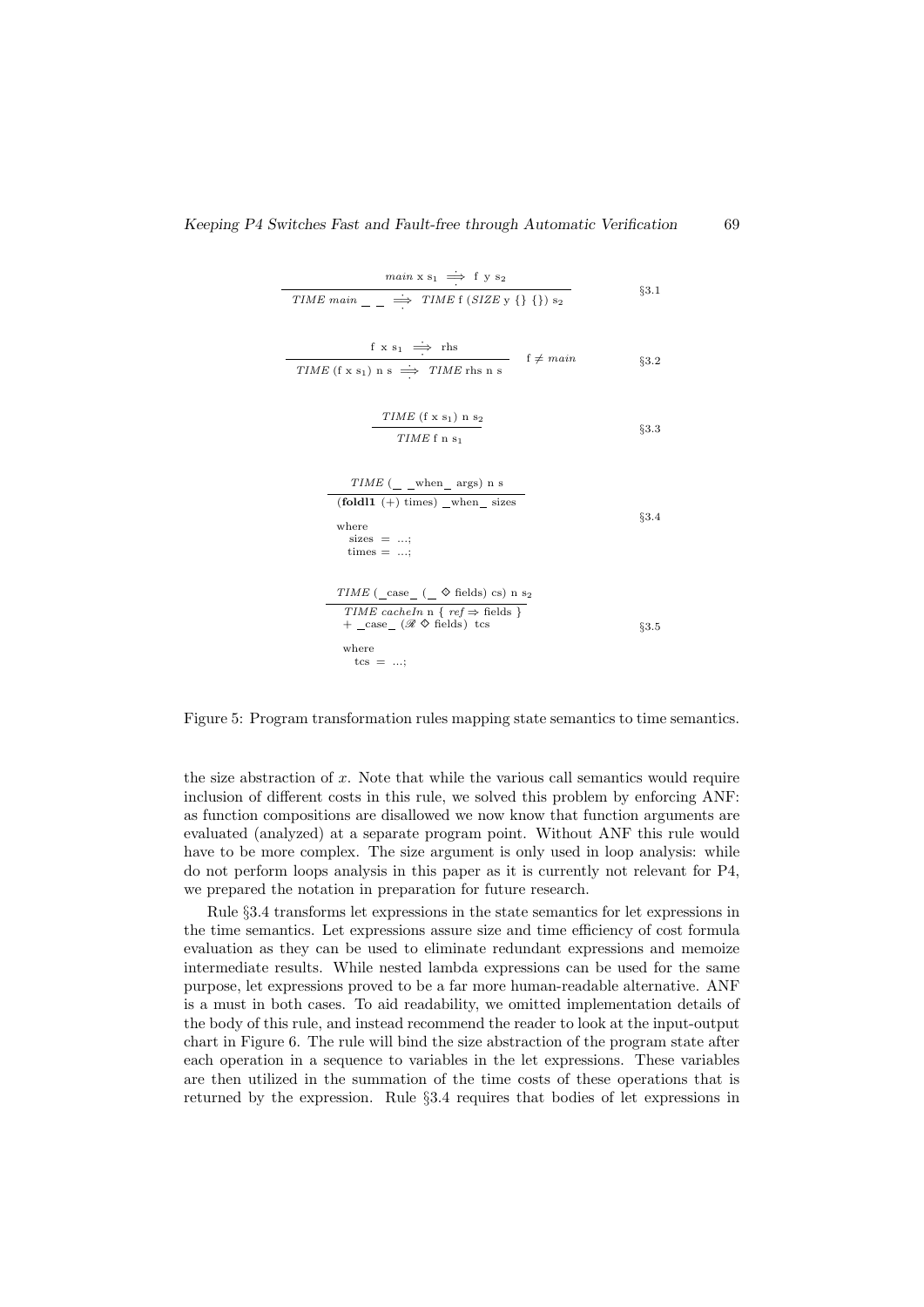the state semantics refer to a single bound variable of their parent let expressions (non-conforming let expressions can be easily translated to conforming ones). On Figure 6, we can observe the effect of the required changes: instead of featuring a sum of time costs in the body of the let expression, we only feature the size cost of the last application, which depends on the size cost of the expression before the last one, and so on.

Rule §3.5 rewrites a case analysis returning a state, to a case analysis returning a time expression. To aid readability, we omitted implementation details of the body of this rule, and instead recommend the reader to look at the input-output chart in Figure 6: Here, we first add the (target-dependent) potential cost  $(c)$  of caching the head value (i. e. reading from main memory to CPU cache), followed by conditionally adding the execution of executing the matching case body  $(b_i)$ , plus the cost of the comparison between the head and the case pattern  $(c_i)$  (also taking into account the costs of all preceding matches). As the time semantics abstracted away program state information, we cannot precisely evaluate the case analysis anymore. Yet, we can still extract valuable information by applying statistical transformations, such as taking the maximum or the average of the case costs. We signified this by transforming the case head into a random variable  $(\mathscr{R})$ .

For brevity, we do not include the system transforming state semantics to size semantics, as it is mostly analogous to the system in Figure 5, but without the requirement to sum up the sizes of the sizes of intermediate operations.



Figure 6: Example of time and size cost reductions of a let expression.

Finally in Figure 8, we present examples of two families of statistical rules. Such rules can be used to handle conditional control flows in partially reduced time cost expressions. For example, when applied to branching expressions §3.6 will return the cost of the most expensive branch (deriving the worst case execution time), while §3.7 will weigh the cost of each branch with the probability of the branch being executed times the probability that non of the preceding branches are being executed (deriving the *mean execution time*). All statistical rules behave as identity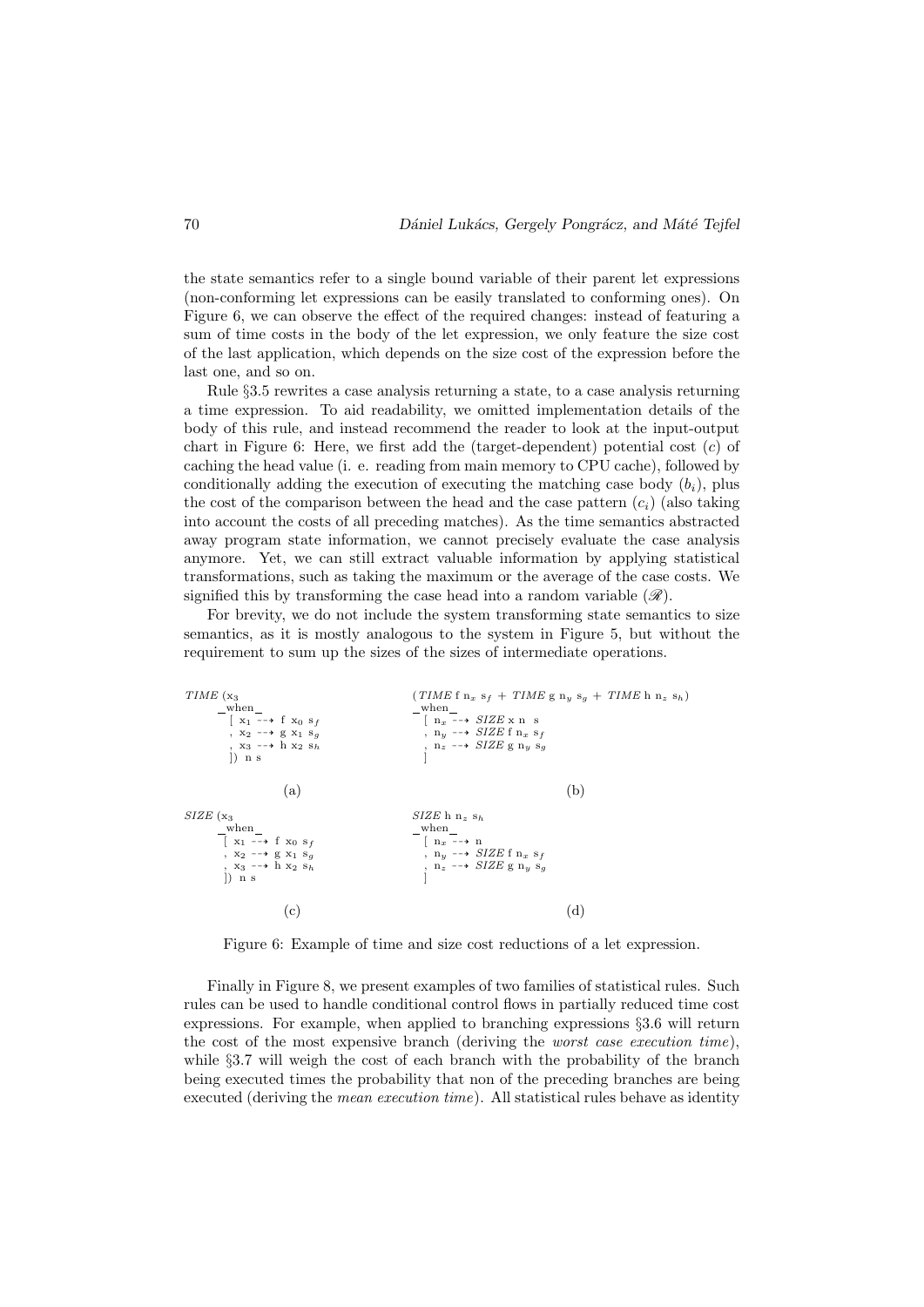

Figure 7: Time cost reduction of a case analysis expression.

for non-branching expressions, as these are corresponding to one-element samples. Further statistics such as best case execution time and variance can be realized as similar rules.

$$
\frac{MAX \ (\_\_ \text{ifelse}\_\_\_\_\text{max} t_1 t_2)}{max \ t_1 \ t_2} \quad \text{§3.6} \qquad \frac{AVG \ (\_\_ \text{ifelse}\_\_\text{max} t_1 t_2)}{(\mathscr{P} \ c) * t_1 \ + \ (1 - (\mathscr{P} \ c)) * t_2} \quad \text{§3.7}
$$

Figure 8: Statistics rules for handling conditional control flow

# 4 Case study

In this section, we illustrate the system presented in the previous sections by going through the intermediate representations and target-dependent components used in the analysis of the parser in the small P4 program in Figure 1. To assist with this demonstration and keep this paper concise at the same time, we also provide a toysized target-dependent specification that can be substituted in the partial formula to obtain the final performance formula. In Figure 15, we illustrate a possible application of this performance formula to show how the estimated performance of this program on the specified platform changes w. r. t. the (applicationdependent) probability of the transmitted packet being an IPv4 packet, and the (target-dependent) probability of cache misses.

### 4.1 State semantics transformation

In the first step of the analysis the P4 program is transformed to state semantics representation: a system of reduction rules describing the program as a composition of functions over the program state. We expect that production of such a representation is relatively straightforward after the P4 program was parsed into an IR, such as the one used by the P4C compiler [1]. Figure 9 depicts the reduction rules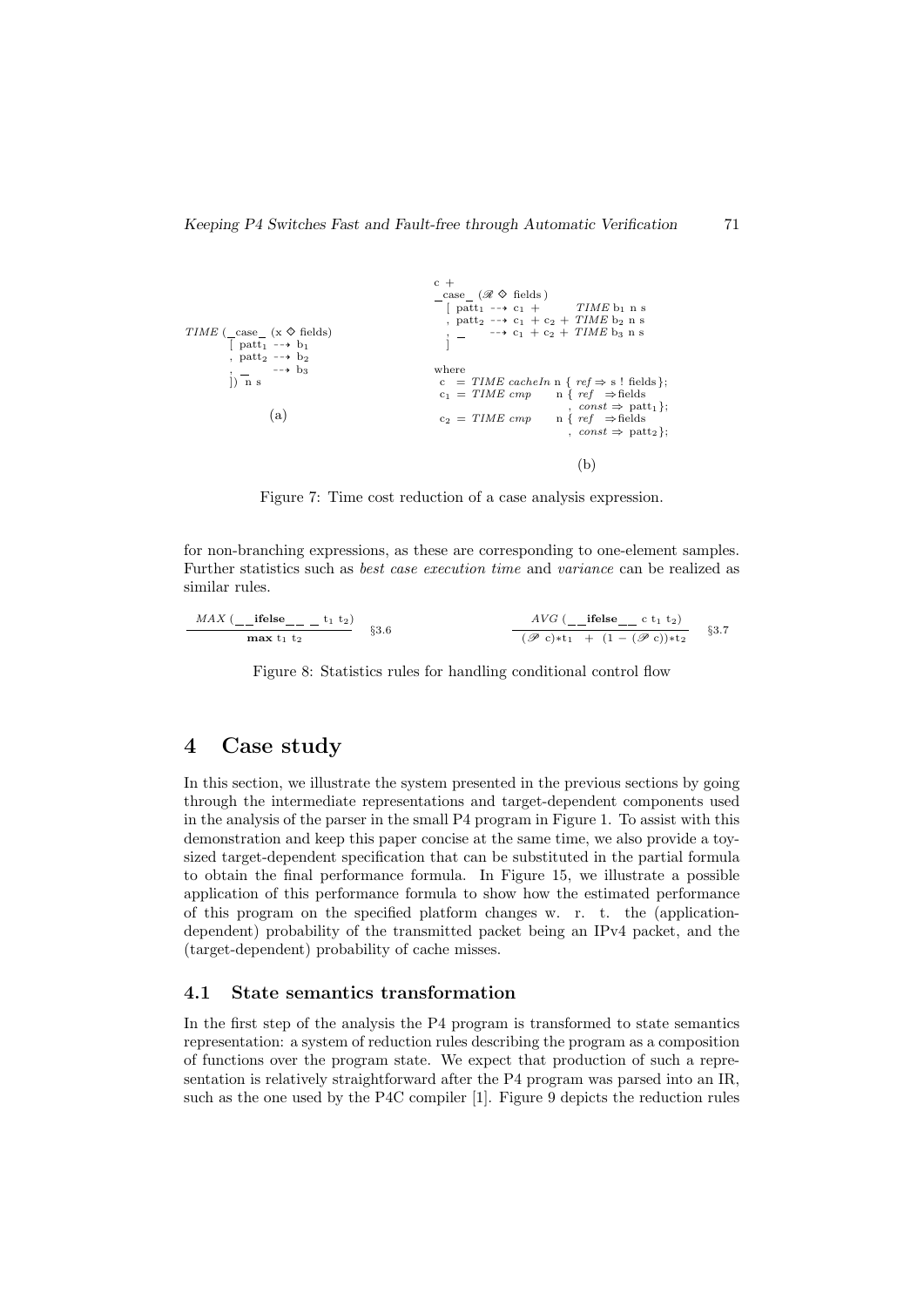

Figure 9: Formal semantics of start and parse ipv4 generated from P4 program

corresponding to the start and parse ipv4 state transitions. Here, the input program state  $x$  is modified by copying the bits at the current cursor position of packet to the memory segment specified by the s!hdr!eth field of the scope. Then, a value by the name in the s!hdr!eth!ethType variable is read from the resulting program state and is pattern matched to select the transition to the next parser state (formalized as a function application). The program state after executing the selected transition will be returned. We should note that the extract method in the packet in extern is not defined in the P4 program (as it is target-dependent). If the state semantics is intended for execution, then an evaluation rule must be defined for this method. For cost analysis this is not required.

We may also note that transition parse eth was eliminated in a compiler optimization step. As P4C was designed to separate target-independent P4 code optimizations from target-dependent ones into parts called frontend and backend respectively, we are free to rely on optimizations in the frontend, but are required to steer clear of those in the backends. This way, our cost estimations will always assume that any P4 compiler it is used with generates at least as efficient intermediate code as the P4C frontend. This assumption is automatically satisfied for P4 compilers realized as P4C backends, such as T4P4S [11].

In the next analysis step, the state semantics in Figure 9 is abstracted into time and size semantics using the program transformation system presented in Section 3. Figure 10 depicts the time semantics rule corresponding the start transition of the parser. We first calculate the  $n_1$  size abstraction (a structure) of the program state after extract based on the size abstraction of the input program state  $n$ , and then the  $n_2$  one after the case analysis (not depicted) based on  $n_1$ . Using these size abstractions, we can return the sum describing the execution costs of each operations and also the additional costs of the program control flow.

We defined the transformation rules so that the time cost semantics of a function call such as parameter passing (defined to be *copy-in/copy-out* by the  $P4_{16}$ specification [15]) are included in the rule describing the function definition. This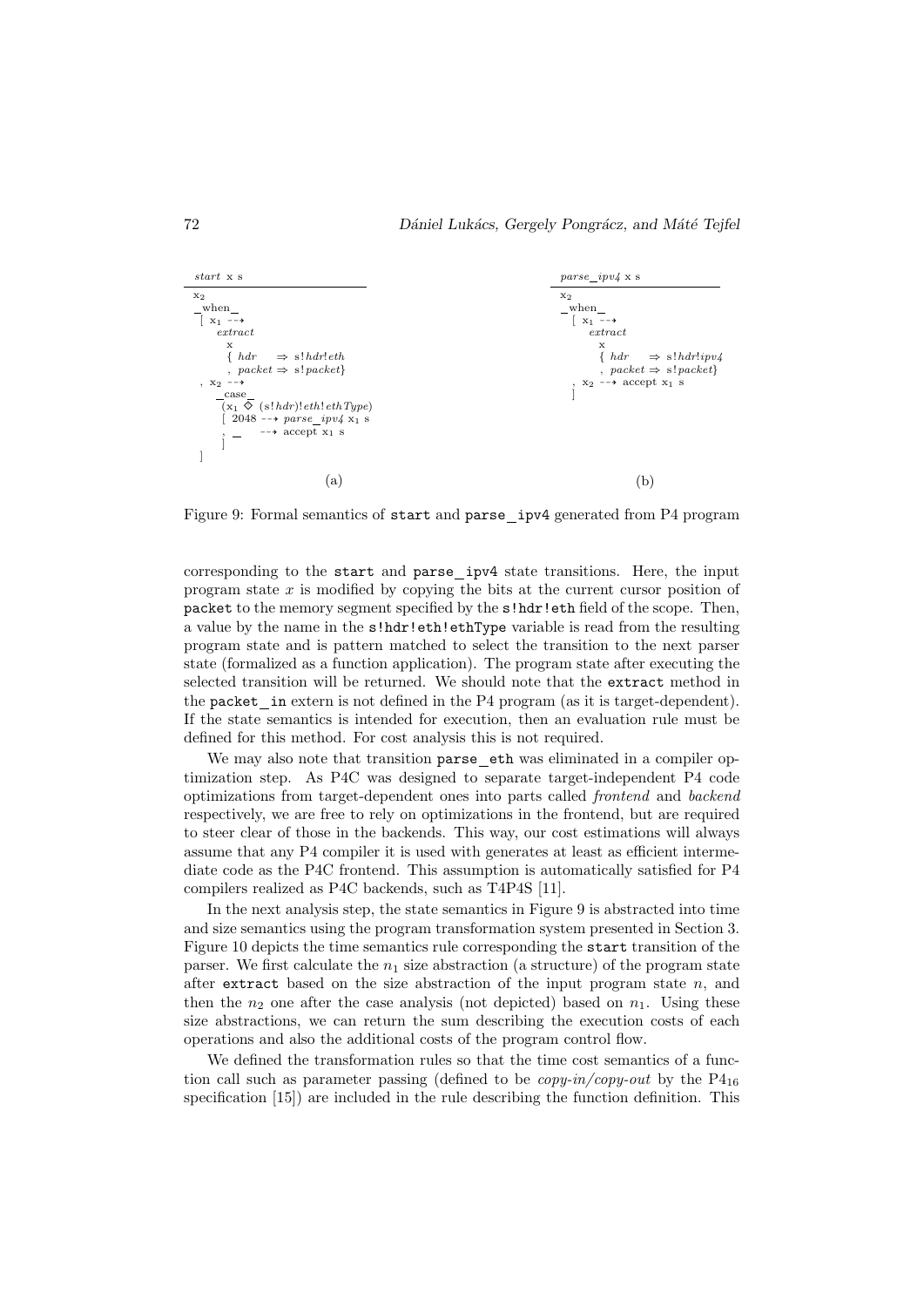

Figure 10: Time cost semantics of start derived using the system in Figure 5.

is the reason why the costs of the function do not appear in any of the applications (transitions do not require parameter passing). At this point, to represent the costs of the program control flow we also include the costs of reading an operand from memory into the cache, and the costs of performing the comparisons in the branches (the default case does not require a comparison, so in this case, only the preceding comparisons are counted).

#### 4.2 Target dependent semantics

We utilize the semantic rules by applying them to concrete terms, i. e. function calls parameterized by a concrete program state. A model program state is depicted by Figure 11a, while the transformed size abstraction of this state is depicted by Figure 11b.

Conceptually, the concrete state is partially defined by the target, as it also describes the memory allocation scheme as prescribed by the target-specific compiler backend. For example, a backend implementing copy-in/copy-out semantics will allocate data-size memory for every function arguments, while another backend may choose to depart from the language specification and implement call-by-reference semantics with stacks to save both time and space. Moreover, parts of the concrete state may be explicitly target-dependent, such as the memory reserved for externs, and the formal representations of related storages (such as I/O buffers, L1, L2, L3 caches, NUMA memories). Figure 11a describes a program state in which the extern memory (called packet in) reserved for storing a raw incoming packet is a 1 KB buffer and a pointer points to the position of the last parsed byte. As extern memory is ultimately target-dependent, we modeled this structure after the identically named C structure in Figure 12a.

It also includes the header structure declared in the original P4 program code with fields having the respective sizes. For simplicity, we omitted more intricate details, such as copy-in/copy-out semantics for this model. The state also includes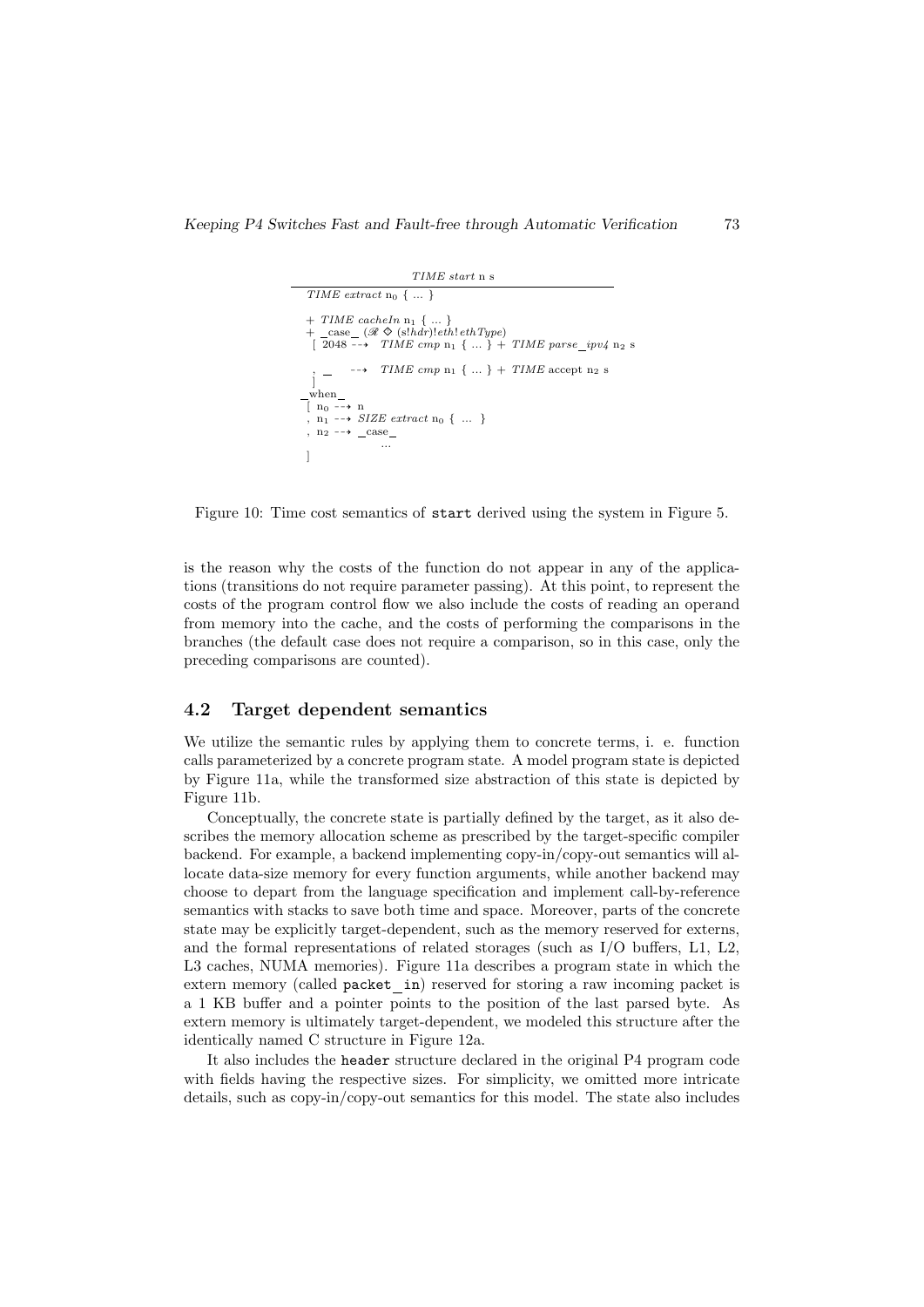```
\{ headers \Rightarrow\{ \text{ } \in \mathbb{R} \} \Rightarrow\{ \text{ <i>ethType</i> <math>\Rightarrow</math> <b>mkarray</b> 0 2dstAddr \Rightarrow mkarray 0 6
                    srcAddr \Rightarrow \bf{mkarray}0 6
                 }
        , ipv4 ⇒
                 {
                      ...
                 }
       }
   packet\_in \Rightarrow\overline{\{ \text{ cursor } \Rightarrow 0\}}buffer \Rightarrow mkarray 0 1000
, \, cacheLineSize \Rightarrow 64, cpuWordLength ⇒ 8<br>cache ⇒ mk
                              \Rightarrow mkarray 0 32000
   \begin{array}{rclclclcl} & mem & \Rightarrow & \ldots \end{array}, nic ⇒ ...
    , ...
}
                                                                                                           { headers ⇒
                                                                                                                  \{ \text{ } \text{ } \epsilon \text{ } \text{ } \text{ } \epsilon \text{ } \text{ } \text{ } \text{ } \text{ } \Rightarrow\{ \text{ } \in \mathit{thType} \Rightarrow 2, dstAddr \Rightarrow 6, srcAddr ⇒ 6
                                                                                                                                size of \Rightarrow 14}<br>
, ipv4 ⇒
                                                                                                                            { ...
                                                                                                                                sizeof \Rightarrow 20
                                                                                                                            }
                                                                                                                      size of \Rightarrow 34}
                                                                                                           , packet\_in ⇒
                                                                                                                    { ...
                                                                                                                        sizeof \Rightarrow 1000
                                                                                                                    }
                                                                                                           , \ cacheLineSize \Rightarrow 64, cpuWordLength \Rightarrow 8<br>
, cache \Rightarrow 320\Rightarrow 32000
                                                                                                           , \ldots<br>, sizeof = ...}
```
(a) A simplified model of a concrete P4 program memory state. Sizes are given in bytes.

(b) Size abstraction of the P4 program state in Figure 11a.

Figure 11

explicitly target-dependent segments such as the 32 KB sized L1 cache field. Since we are working with small packets, we may assume infinite RAM memory without losing practical soundness.

Unless we want to execute the state semantics, we do not need the concrete program state. We described it to make it easier to understand its size abstraction. Figure 11b depicts this size abstraction. Abstracting the concrete state is usually non-trivial: P4 structures get a special field (denoted here as sizeof) storing its aggregated sizes, target-dependent constants are kept as is, and – to enable loop analysis in the packet parser – the size abstraction of packet in is the size of the yet unprocessed part of the packet. As we do not yet perform loop analysis that would require intricate size abstractions, we left answering the questions of state abstraction for future research.

Any cost semantics derived from P4 code only cannot be a complete description of program behavior: as unspecified P4 constructs are defined by targets, we require target-specific information about how this target implements the unspecified P4 constructs (such as the pipeline and externs, as seen before). Figure 12b provides a partial example that formally specifies such target-specific information.

Note that we devised the target model in this section manually: while we suspect it to be reasonable, it is far too simplistic to be used for predicting real targets with common but advanced low-level features (such as NUMA, DMA, multiple cores, etc.).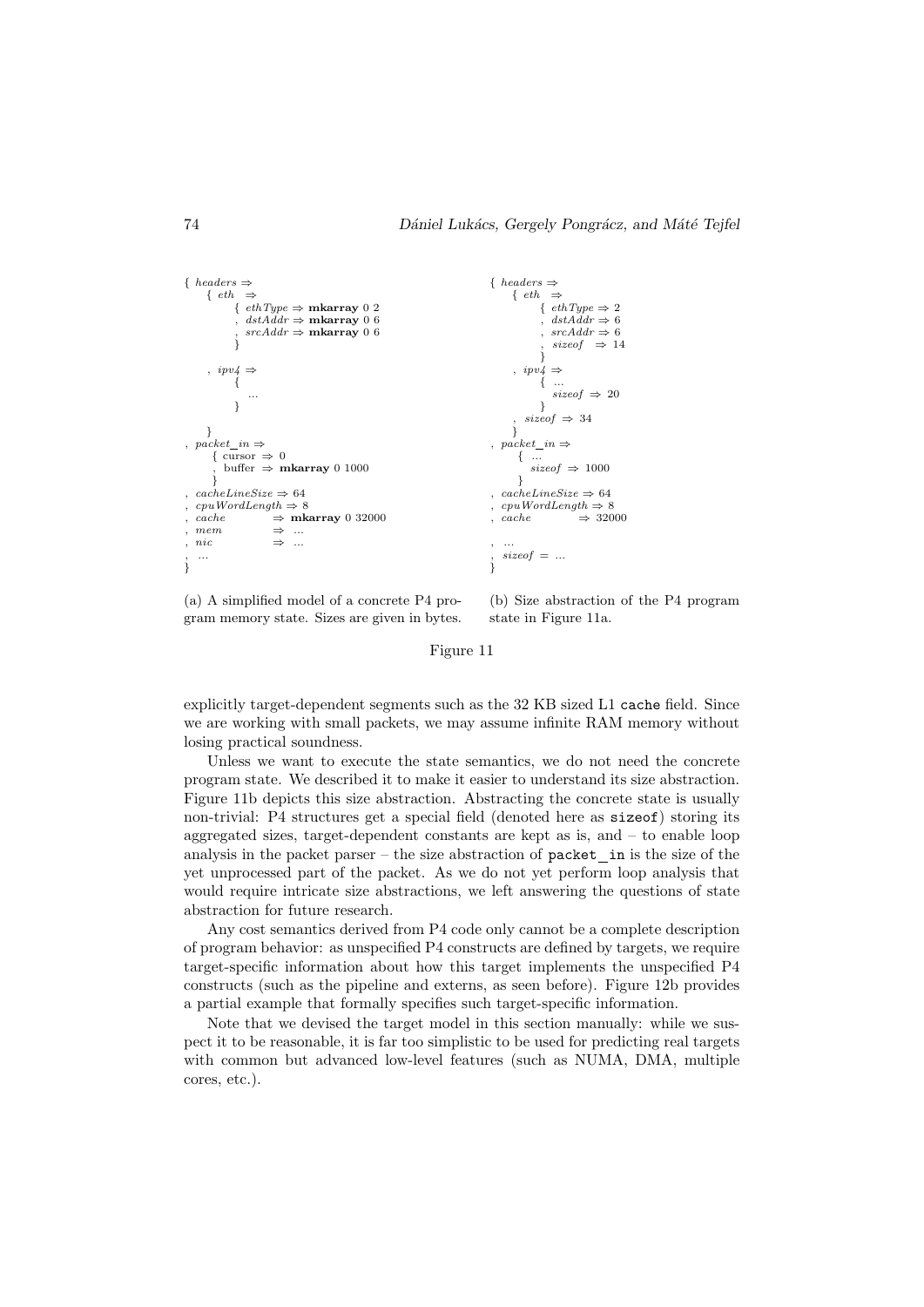| typedef unsigned char byte;                                                                                      | <i>TIME extract</i> n s                                                                                                                                                   |        |
|------------------------------------------------------------------------------------------------------------------|---------------------------------------------------------------------------------------------------------------------------------------------------------------------------|--------|
| typedef struct packet in $\{$<br>byte buffer $[1024]$ ;<br>byte* cursor;<br>} packet in;                         | TIME cacheIn<br>n<br>$\{ref \Rightarrow s! packet\}$<br>$+$ TIME memcpy<br>n<br>$\{ \text{src} \Rightarrow \text{s! packet} \}$<br>$dst \Rightarrow s!hdr$<br>$+$ CPU ADD | §4.2.1 |
| void extract(packet_in* packet,<br>void* hdr.<br>unsigned long hdrLen $\}$ {                                     | TIME memcpy n s                                                                                                                                                           |        |
| $memory(hdr, packet->cursor, hdrLen);$<br>$packet$ $\gt$ cursor = packet $\gt$ cursor + hdrLen;<br>$\mathcal{F}$ | ceil $(d/l)$<br>$\ast$<br>(L1 TO CPU<br>$+$ CPU MOV<br>$+ L1$ FROM CPU)                                                                                                   | §4.2.2 |
|                                                                                                                  | where<br>$d = n \hat{\diamond} (s! ds)$ ;<br>$1 = n \diamond cpuWordLength$                                                                                               |        |

(a) An implementation of the P4 extern method extract in C.

(b) Cost model based on 12a.

#### Figure 12

Target-dependent time semantics may be delivered automatically from a sufficiently formal target specification, but – due to the lack of various invariants guaranteed by P4, such as compile-time known memory requirements and no loops or upperbounded loops only – we deem this problem to be non-trivial and out of the scope of this paper.

In Rule §4.2.1 of Figure 12b, we model the unspecified extract operation that attempts to parse a packet header (i. e. copies bits of the incoming packet to a memory segment representing a header), as a call to a system-level copy operation such as C's memcpy, followed by incrementing the counter by the size of the parsed data (see Figure 12a). As a simplification, we assume that only valid (as in, parseable) packets arrive: if this were not the case (as usually), the rule would have to be extended with the cost of checking for input end and also the early return should be calculated in.

Our cost model of memcpy in Rule §4.2.2 assumes that the part of packet under operation is already cached (and fits entirely in the cache, which is reasonable for  $32k$  cache size), and then read its 64 bit size chunks (size of the CPU registers) into the CPU registers with the aim of performing the CPU-level copy instruction. The size of part is the compile-time known destination size, i. e. the size the header we want to parse from the raw packet. Note that we may model the cost of comparison (used in calculating the cost of case analysis) very similarly, with the only difference that we need to read two words into the CPU registers instead of one, and perform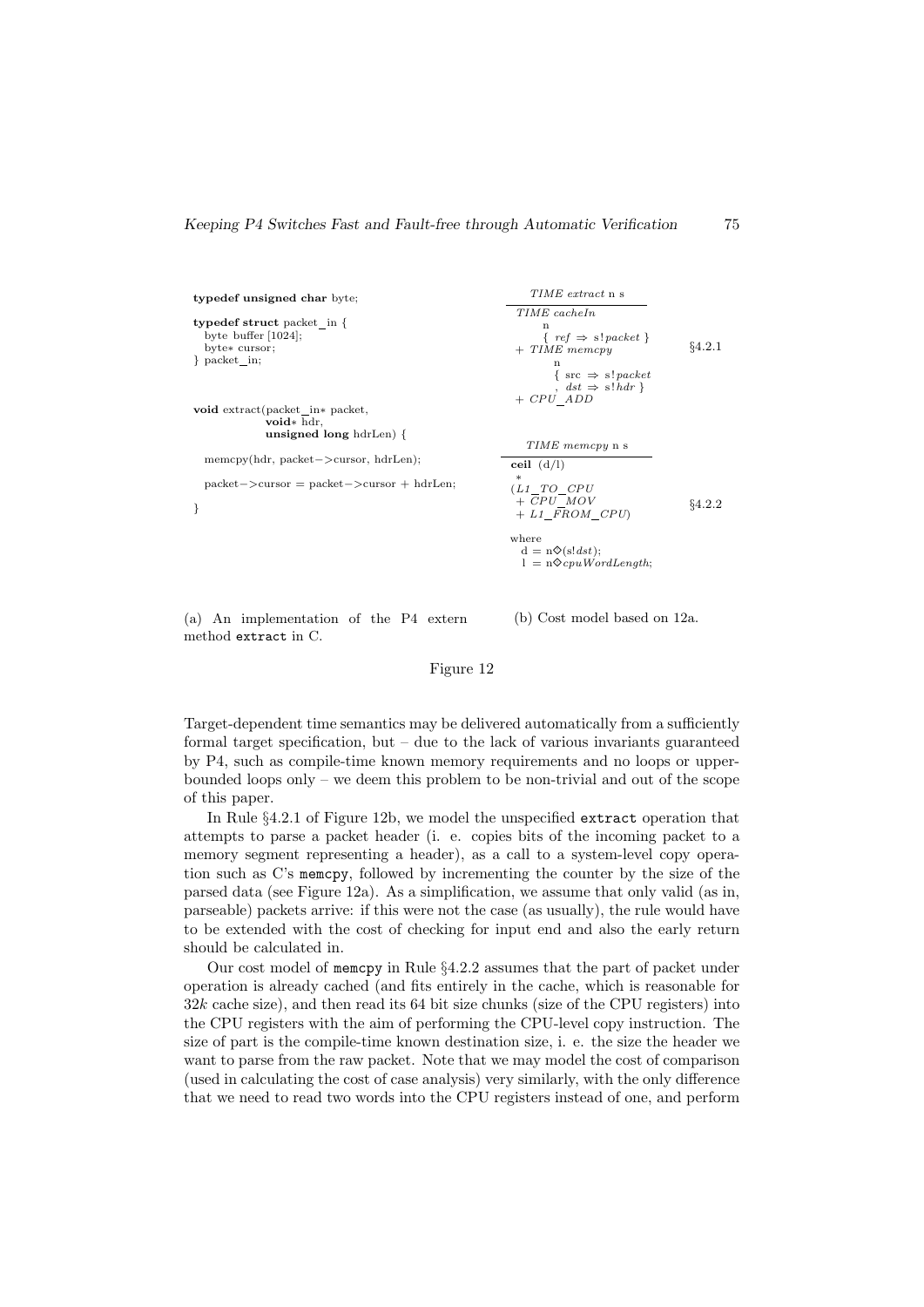| LHS          | RHS (cycles) |
|--------------|--------------|
| CPU CMP      |              |
| CPU MOV      | 2            |
| CPU ADD      | 5            |
| L1 TO CPU    | 5            |
| L1 FROM CPU  | 5            |
| MEM TO CACHE | $79 + 200$   |
|              |              |

the CPU-level comparison operation instead of copying.

Figure 13: CPU architecture model<sup>1</sup> specifying CPU instruction execution costs.

In Figure 13, we defined all cost constants required for completely reducing the preceding formulae, based on external specifications and benchmarks of the respective operations of the selected CPU architecture.

As expected, the costs are seemingly dominated by the reads from memory to caches, but we should note that this operation handles cache lines (64 byte in in our example), while the others handle register-sized data (64 bit in our example) and thus will be repeated in succession for larger data (so if copying 8 byte from cache to CPU registers requires 5 cycles, the same operation for 64 byte will require 40 cycles in this model).

#### 4.3 Symbolic time cost formula and applications

At this point, we introduced most of the basic components required for evaluating the time cost of start, given the abstracted state in Figure 11b. We merge the cost semantics generated from P4 with the target-specific cost semantics to derive an intermediate formula (not depicted here because of its size) from the cost expression of start, and finally apply our chosen statistics transformation.

Figure 14 depicts the worst case execution time of start we derived using Rule §3.6. This approximates the execution time of start when every incoming packet is an IPv4 packet (i. e. ethType is 2048) and the cache misses in each attempt.

The best case execution time of start is the formula:  $8 * (L1 T0 CPU +$ CPU MOV + L1 FROM CPU) + CPU ADD + 1 \*  $(2^*$  L1 TO CPU + CPU CMP + L1 FROM CPU). This is the execution time when no incoming packets are IPv4 packets, and the cache hits in each attempt.

We can derive the average case similarly, but instead of taking each member for granted, we appropriately have to weigh costs corresponding to parts of the code with with the probabilities of that part being executed. For example, the costs of

<sup>&</sup>lt;sup>1</sup>Based on Intel Skylake X (4.3 GHz, 32KB L1) [4, 2].  $MEM\_TO\_CACHE$  value was adapted assuming 0.25ns per cycle.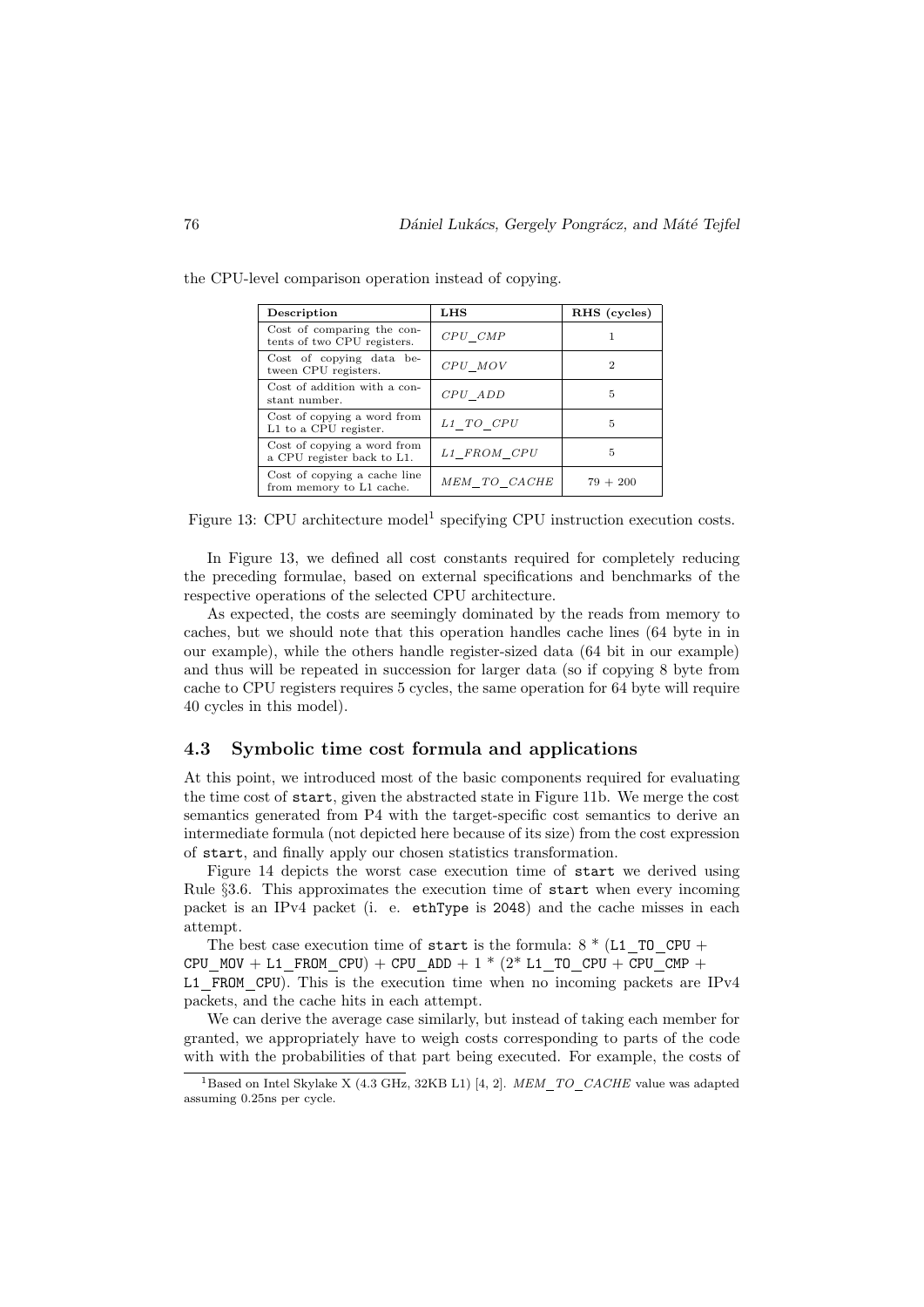| TIME extract $n_0 \, \{ \, \dots \, \}$                                                                 |                                                                                      |
|---------------------------------------------------------------------------------------------------------|--------------------------------------------------------------------------------------|
| • Cost of reading the packet into cache                                                                 | MEM TO CACHE                                                                         |
| • Cost of extracting the header                                                                         | $+8*(L1$ TO CPU<br>$+$ CPU MOV<br>$+ L1$ FROM CPU)                                   |
| • Cost of incrementing the cursor                                                                       | $+$ CPU ADD                                                                          |
| Case analysis (WCET)                                                                                    |                                                                                      |
| • Cost of reading the case head into cache                                                              | $+$ MEM TO CACHE                                                                     |
| • Cost of comparing the case head with the pattern of<br>the most expensive case (i. e. the first one). | $+ 1 * (2 * L1 TO CPU$<br>$+$ CPU CMP<br>$+ L1$ FROM CPU                             |
| TIME parse $ipv/4$ n <sub>2</sub> s                                                                     | $+$ MEM TO CACHE<br>$+8*(L1$ TO CPU<br>$+$ CPU MOV<br>$+ L1$ FROM CPU<br>$+$ CPU ADD |

Figure 14: The WCET of state start.

the parse ipv4 state transition is weighed with the probability of the ethType field of the header being the value 2048. For conciseness, we omit the resulting expected value formula from this paper, and instead show only the final values in Figure 15, given various probability distributions.

Using the constants in Figure 13, we can finally evaluate the partially evaluated formulas to a single numeric value characterizing the performance. In Figure 15, we depicted three constants and the average cost computed over various probabilities. The constant values marked with BCET and WCET denote the best and worst case execution times of start as we discussed earlier. TOL was introduced in Section 1.1 as the maximum number of cycles that can be spent for processing a packet without causing buffer overflow in the long run by a switch residing in a 10 Gigabit Ethernet network and implemented on the CPU architecture in Figure 13. Note that TOL encompasses the entirety of the packet processing process starting with packet arrival on the NIC, while the rest of the numbers only characterize the costs of packet parsing starting from start. To derive a more meaningful chart, we would need to reduce the time cost formula for the program entry point instead of start, or set TOL lower.

Instead of deriving the average execution time with arbitrary probability distributions, we plotted the average (measured in cycles) over several different distributions. Because of the case analysis and the possible need of caching, the average depends on the probability of the packet being an IPv4 packet, and the probability of cache misses. This means that we are working with pairs of probability distributions, each defined over two values (the predicate in question being true and false). Two keep the plot in 2 dimensions, we only used two probabilities of packets having IPv4 types (0 meaning no IPv4 packets arrive at all, and 1 meaning only IPv4 packets arrive), each represented by two different lines. We keep track of the cache miss probabilities on the x-axis.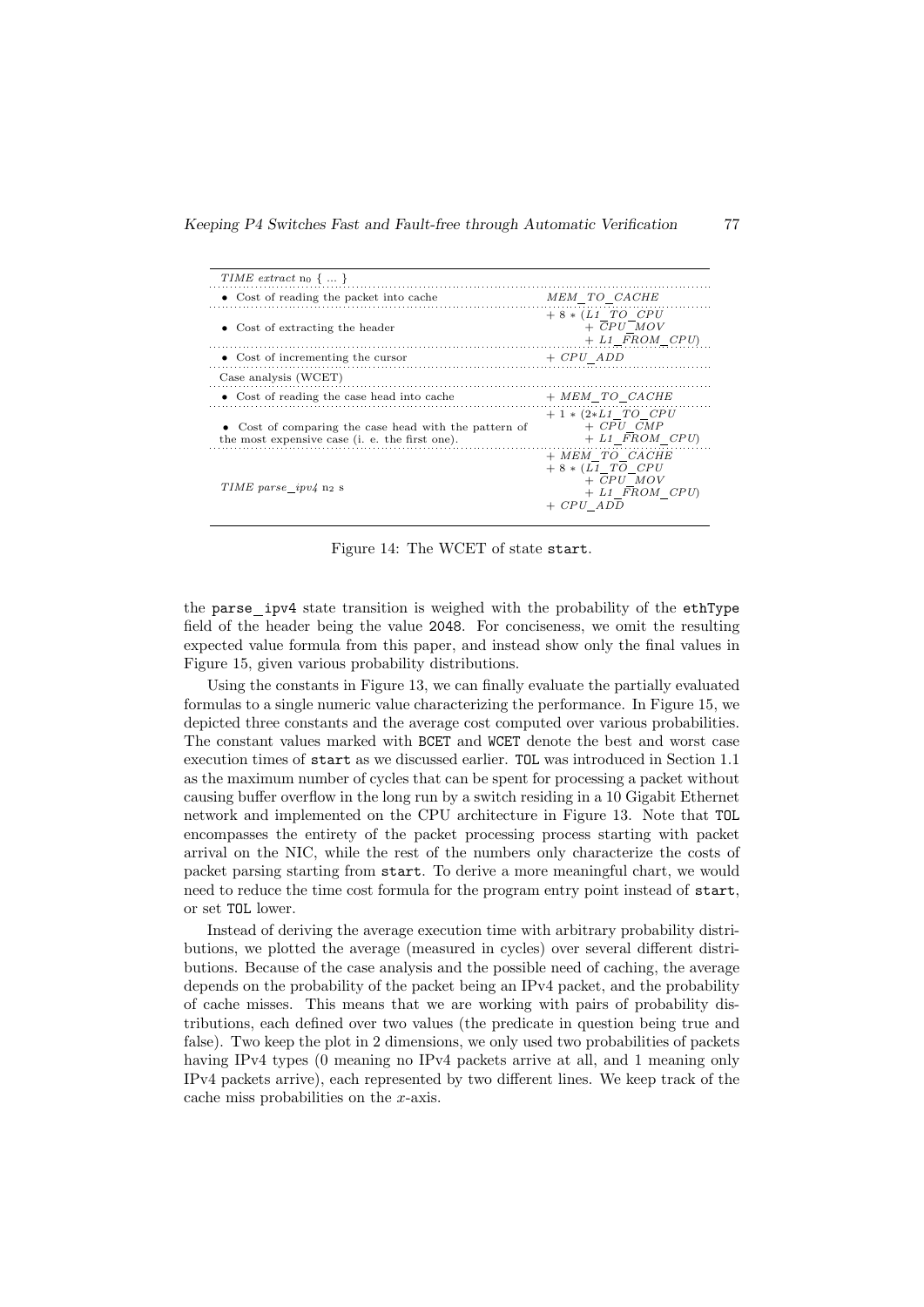

Figure 15: Latency characteristics of start over IPv4 and cache miss probabilities.

By looking at the plot, we can conclude that a cache miss ratio of 0.08 and below will guarantee that the examined P4 function call will not take longer than the allowable limit even if we have to process all packets as IPv4 packets. On the other hand, ratios above 0.31 are clearly dangerous: if cache the misses that frequently, buffer overflows cannot be avoided even if no IPv4 packets arrive at all. As these extremities rarely occur in practice, cache miss ratios between 0.08 and 0.31 can be candidates for further testing (or cost analyses with more precise estimations) to find the highest cache miss ratio with which the switch can still run sustainably (i. e. without causing buffer overflows) in a given application environment.

### 5 Related work

In this paper, we presented a system for verifying conformance of  $P4_{16}$  programs to performance requirements. Our long term goal is to innovate a framework that is capable of verifying both functional and non-functional requirements using the same base representation. To handle cost analysis methodically, we utilized the seminal work of Wegbreit [16] and the idea of cost relation systems (CRS) [5].

Verification of functional correctness of P4 programs seems to be hot topic lately in the switching industry and the field of network languages, although most works we found were targeting  $P4_{14}$  the previous, still maintained version of the language.  $P4V$  [12] verifies various properties – such that no headers are used unless they were extracted from a packet beforehand – by extending the language with assertion statements, transforming the program code including assertions to predicate transformer semantics, and then applying the Z3 SMT solver to prove theorems. Vera [14] follows a different route, and uses symbolic execution and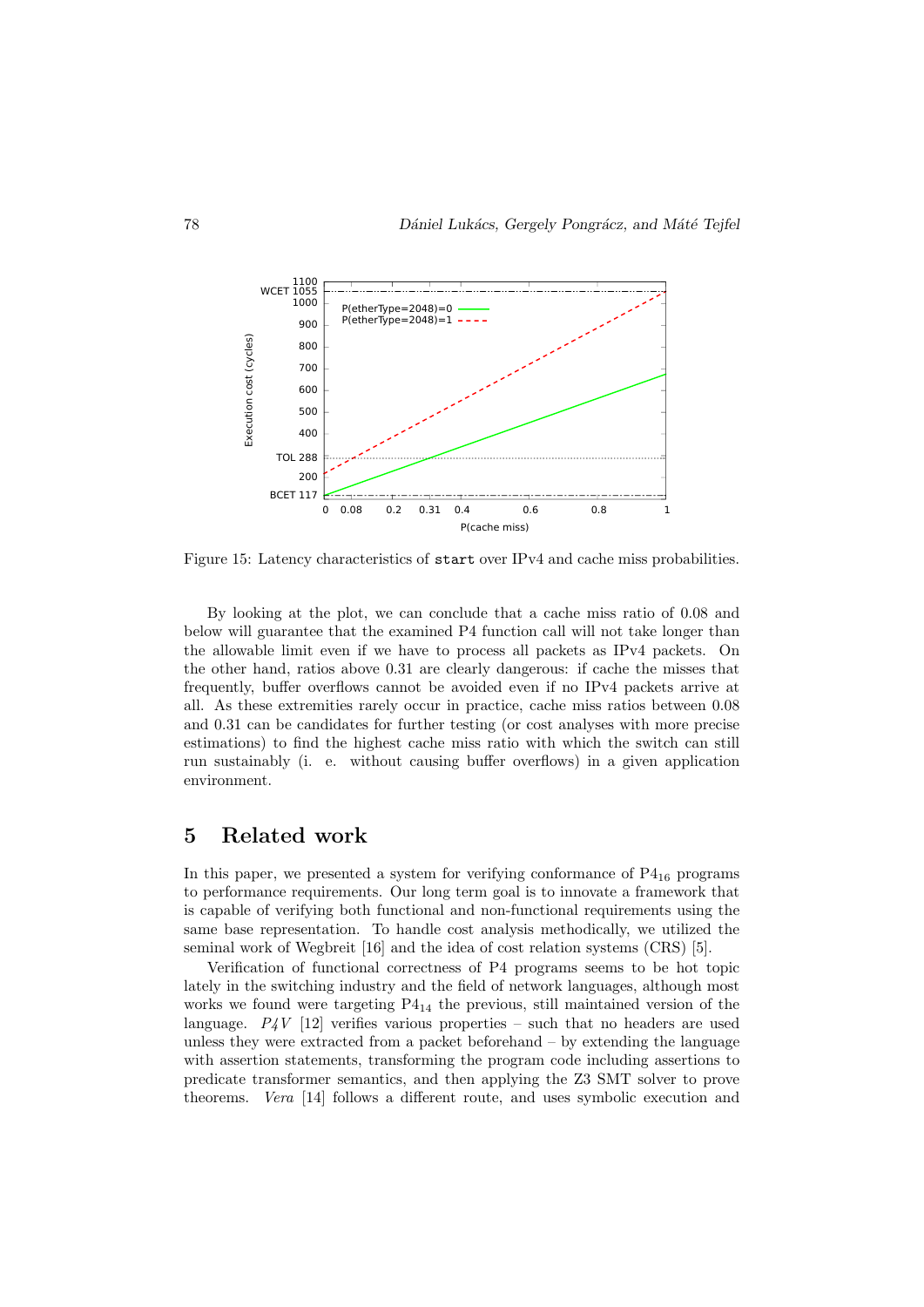computation tree logic over an intermediate representation to find or prove nonexistence of bugs in P4 programs, delivering also an input configuration producing the fault.  $P\cancel{4K}$  [10] is a formal semantics for P4, written in the K framework. Using reachability logic in K, the authors automatically prove Hoare-style assertions for P4 involving stateful data plane elements and unbounded streams of packets.

Both in correctness and performance verification a core concern is efficiency: for deriving the execution cost of a program statically, analysis of all execution paths is unavoidable. This means that the complexity of the analysis is at best exponential. To offset the costs of path analysis, we borrowed a simple divide and conquer idea from [8] to utilize the highly decomposable nature of network programming languages in verification: instead of analysing paths in the full program, we first analyze just the components, and only perform those transformations on the full program that actually require the full program. Thanks to our symbolic and compositional denotation, we can choose an arbitrary small segments for analysis instead of analyzing the full pipeline.

Our work can be considered an automatization of the approach following [3]. Here, the authors manually analyze the Ethernet protocol and a specific hardware architecture, then synthesize the information into a sequence of primitive packet processing actions called elementary operations (EOs) in order to quantify performance.

# 6 Conclusion and Future Work

We conclude this paper by first enumerating problems and opportunities to extend the presented framework in future research, and then summarizing the contributions of this work.

In the current paper, we only analyzed the parser of a P4 program. One important step for full language coverage will be the analysis of match-action tables: match probabilities can be computed from given match-action tables, and low-level costs of matching and actions can be inferred using the presented procedure. On the other hand, the number of branches in the control flow will be equal to the number of distinct actions that can be performed by the table, so to avoid combinatorial explosion with nested branches, it is important to analyse match-action tables separately.

In this paper, we demonstrated the operation of our system on a toy example. It will be an important and useful research task to apply the procedure to real and complex targets, such as the P4C reference switch [1] and the DPDK switch generated by T4P4S [11]. First, to validate the presented system in real environment, and second to use the retrieved performance information to improve the aforementioned targets.

By introducing random variables in time cost formulas, we effectively modelled P4 programs as memoryless Markov-chains. Feasibility of providing conditional probability distributions for more precise models involving Markov-chains with longer memory may also worth further investigation.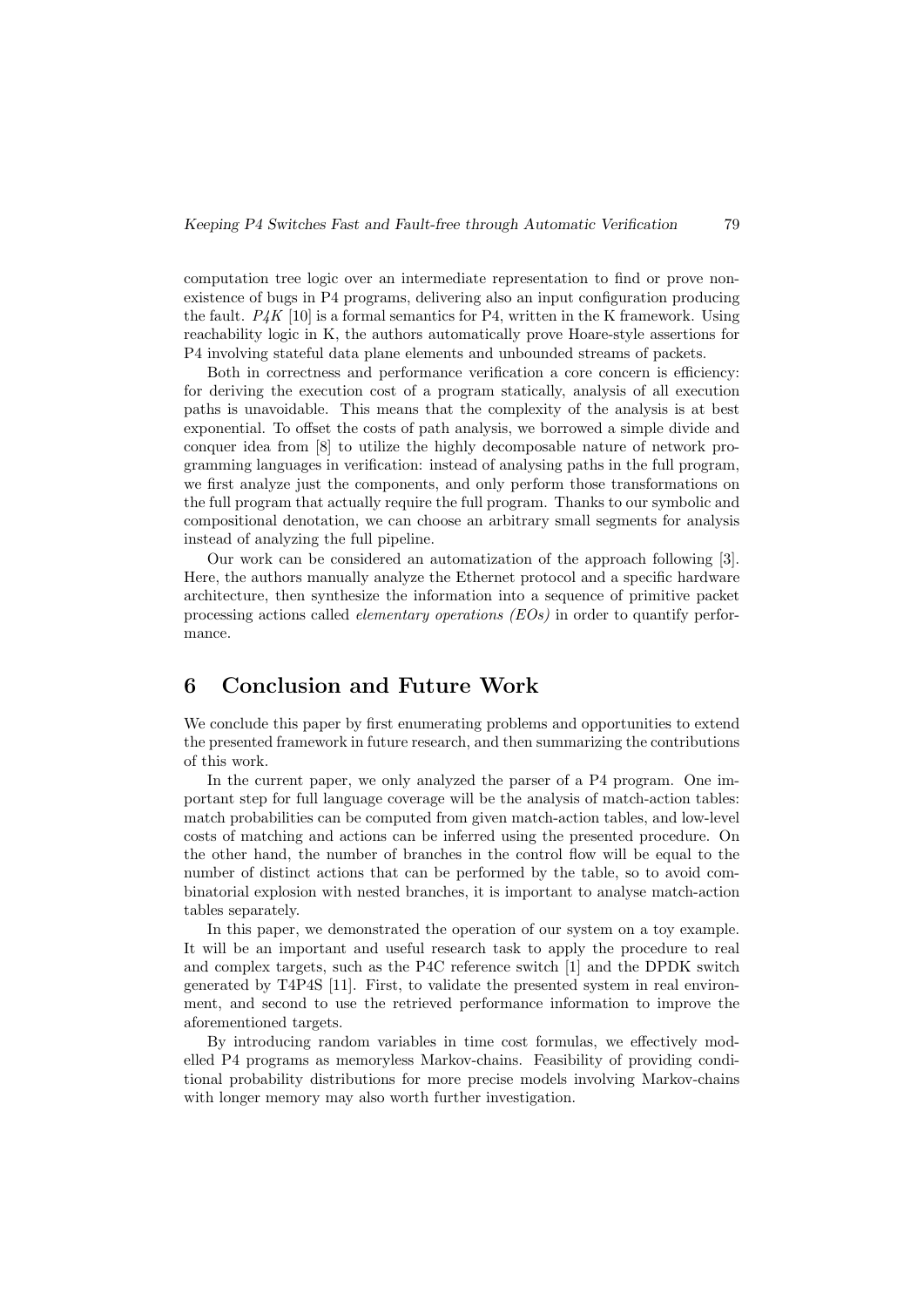At the time of writing, state-of-art compilers such as the official P4C compiler [1] as well as the P4C-based T4P4S reject all P4 programs containing loops in the parser, and the language specification [15] disallows loops everywhere else. For the lack of support in the software ecosphere and a seeming lack of use cases for loops in P4, we decided not to implement cost analysis of loops in the current work, but we intentionally choose a representation that can be extended for this purpose applying approaches involving e. g. generating functions [16], or cost relation systems [5], and also see loop analysis a possible direction towards system completeness.

With this, we conclude our paper. We showed that networked switches have to comply with strict performance requirements, and also observed that unspecified constructs in P4 require low-level, target-dependent information. We outlined the architecture of a cost analysis framework for addressing both problems. We presented a program transformation system based on term rewriting, that is used to derive a symbolic formula, in which the symbols can be substituted in with numeric constants by various queries to deliver the requested performance information. We went through the main steps of this process using a toy example, and showcased a possible application of the symbolic formula to find ideal cache miss ratios for the aforementioned target. We also situated our paper among works related to the verification of P4, and network function cost analysis. Finally, we marked possible directions to improve this work in order to provide a practical solution for analysis and verification of high-efficiency network platfroms.

## References

- [1] P4C reference compiler for the P4<sup>16</sup> programming language. https://github.com/p4lang/p4c, 2017. [Online; accessed 30-September-2018].
- [2] 7-Zip LZMA Benchmarks. https://www.7-cpu.com/cpu/Skylake X.html, 2018. [Online; accessed 30-September-2018].
- [3] A. Sapio and M. Baldi and G. Pongrácz. Cross-Platform Estimation of Network Function Performance. In 2015 Fourth European Workshop on Software Defined Networks, pages 73–78, Sept 2015. DOI: 10.1109/EWSDN.2015.64.
- [4] Agner Fog. Lists of instruction latencies, throughputs and micro-operation breakdowns for Intel, AMD and VIA CPUs. https://www.agner.org/optimize/instruction tables.pdf, 2018.09.15. [Online; accessed 30-September-2018].
- [5] Albert, Elvira, Arenas, Puri, Genaim, Samir, and Puebla, Germán. Cost relation systems: A language-independent target language for cost analysis. Electron. Notes Theor. Comput. Sci., 248:31–46, August 2009. DOI: 10.1016/j.entcs.2009.07.057.